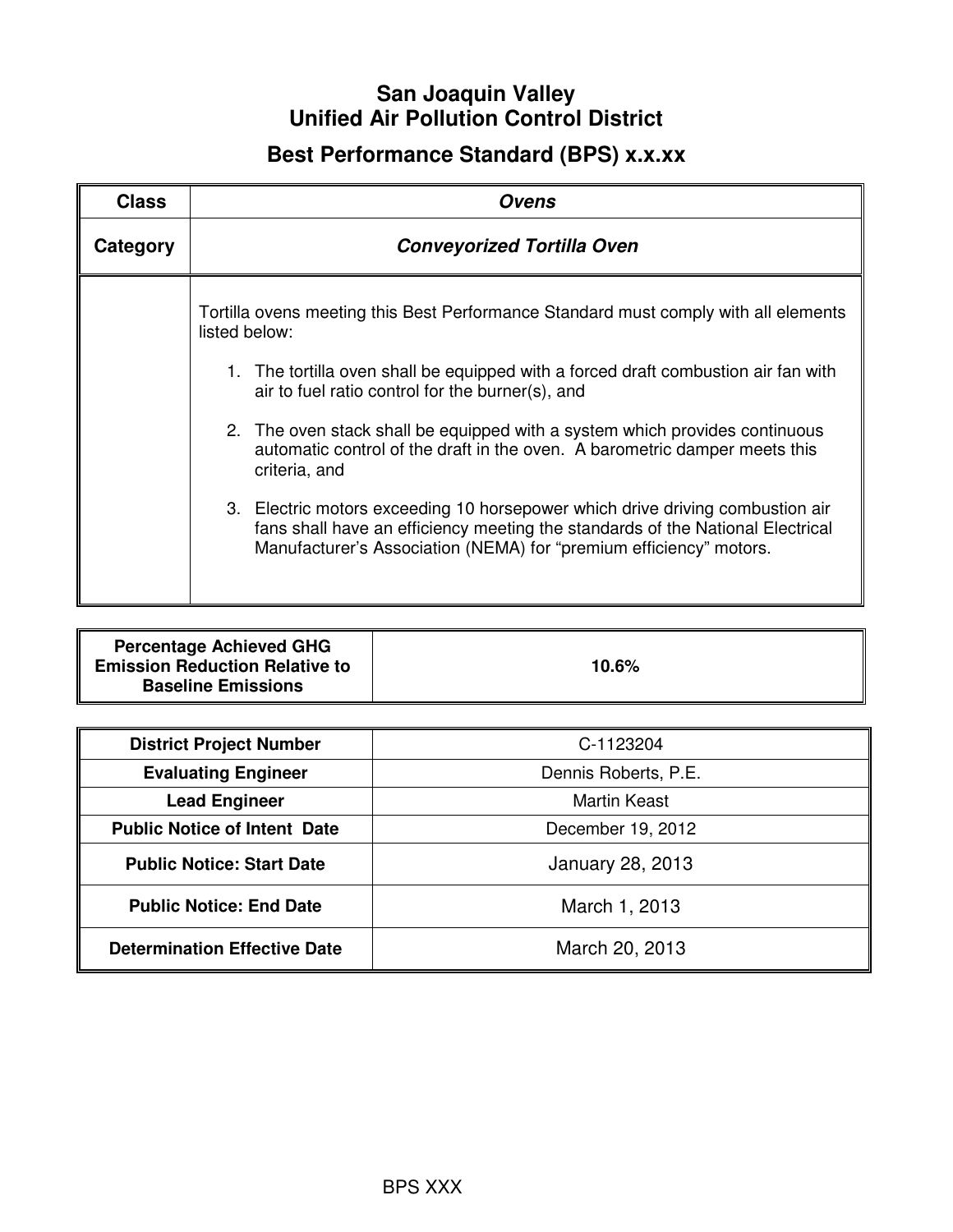## **TABLE OF CONTENTS**

## **l. Best Performance Standard (BPS) Determination Introduction**

- A. Purpose
- B. Definitions
- C. Determining Project Significance Using BPS

## **II. Summary of BPS Determination Phases**

## **lll. Class and Category**

## **lV. Public Notice of Intent**

## **V. BPS Development**

- STEP 1. Establish Baseline Emissions Factor for Class and Category
	- A. Representative Baseline Operation
	- B. Basis and Assumptions
	- C. Unit of Activity
	- D. Calculations
- STEP 2. List Technologically Feasible GHG Emission Control Measures
- STEP 3. Identify all Achieved-in-Practice GHG Emission Control Measures
- STEP 4. Quantify the Potential GHG Emission and Percent Reduction for Each Identified Achieved-in-Practice GHG Emission Control **Measure**
- STEP 5. Rank all Achieved-in-Practice GHG emission reduction measures by order of % GHG emissions reduction
- STEP 6. Establish the Best Performance Standard (BPS) for this Class and **Category**
- STEP 7. Eliminate All Other Achieved-in-Practice Options from Consideration as Best Performance Standard

#### **Vl. Public Participation**

#### **Vll. Appendices**

| Appendix A: | <b>Public Notice of Intent</b> |
|-------------|--------------------------------|
| Appendix B: | <b>Draft BPS Notification</b>  |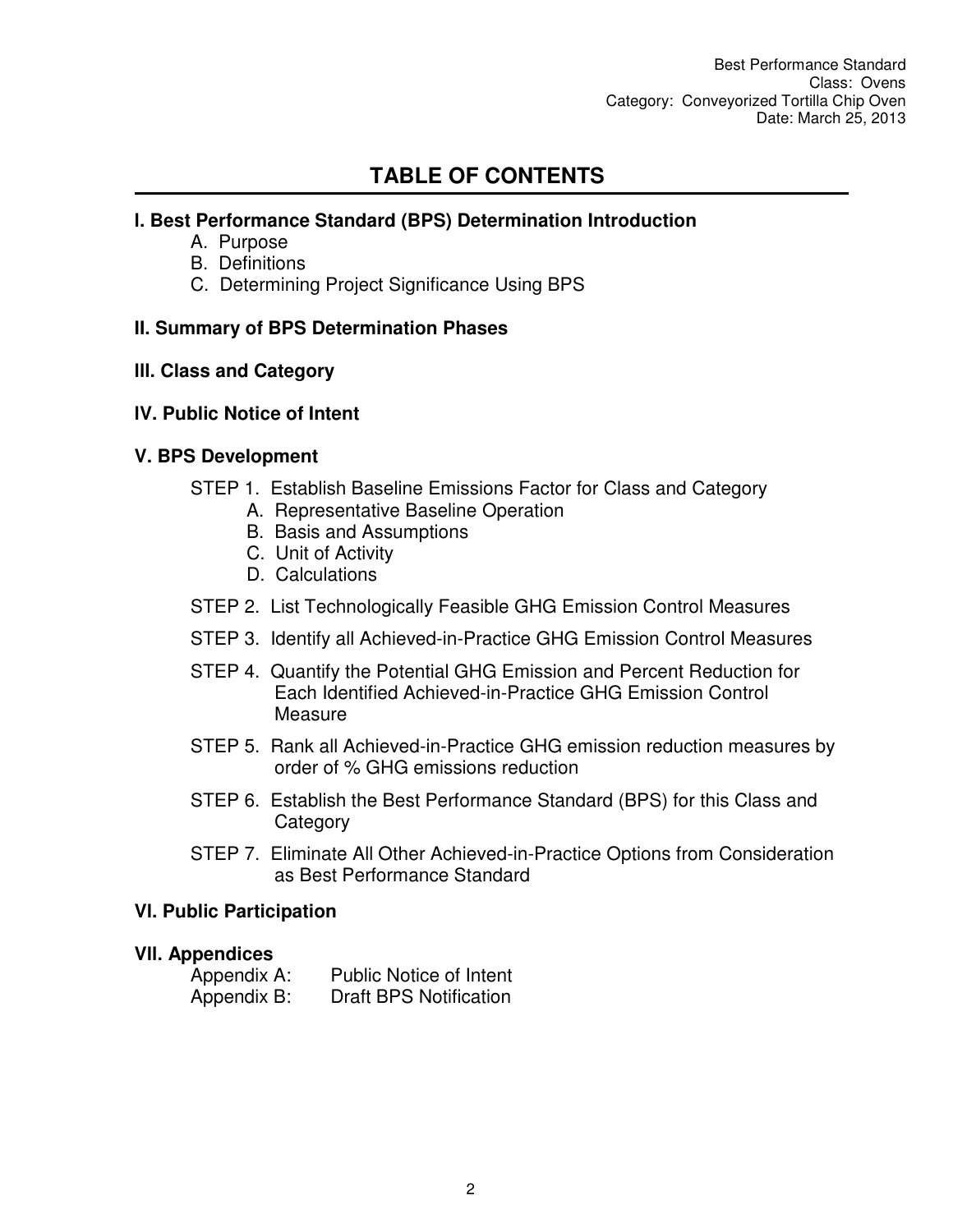## **I. Best Performance Standard (BPS) Determination Introduction**

## **A. Purpose**

To assist permit applicants, project proponents, and interested parties in assessing and reducing the impacts of project specific greenhouse gas emissions (GHG) on global climate change from stationary source projects, the San Joaquin Valley Air Pollution Control District (District) has adopted the polic*y: District Policy – Addressing GHG Emission Impacts for Stationary Source Projects Under CEQA When Serving as the Lead Agency.* This policy applies to projects for which the District has discretionary approval authority over the project and the District serves as the lead agency for CEQA purposes. Nonetheless, land use agencies can refer to it as guidance for projects that include stationary sources of emissions. The policy relies on the use of performance based standards, otherwise known as Best Performance Standards (BPS) to assess significance of project specific greenhouse gas emissions on global climate change during the environmental review process, as required by CEQA. Use of BPS is a method of streamlining the CEQA process of determining significance and is not a required emission reduction measure. Projects implementing BPS would be determined to have a less than cumulatively significant impact. Otherwise, demonstration of a 29 percent reduction in GHG emissions, from business-as-usual, is required to determine that a project would have a less than cumulatively significant impact.

## **B. Definitions**

Best Performance Standard for Stationary Source Projects is – a specific Class and Category, the most effective, District approved, Achieved-In-Practice means of reducing or limiting GHG emissions from a GHG emissions source, that is also economically feasible per the definition of achieved-in-practice. BPS includes equipment type, equipment design, and operational and maintenance practices for the identified service, operation, or emissions unit class and category.

Business-as-Usual is - the emissions for a type of equipment or operation within an identified class and category projected for the year 2020, assuming no change in GHG emissions per unit of activity as established for the baseline period, 2002- 2004. To relate BAU to an emissions generating activity, the District proposes to establish emission factors per unit of activity, for each class and category, using the 2002-2004 baseline period as the reference.

Category is - a District approved subdivision within a "class" as identified by unique operational or technical aspects.

Class is - the broadest District approved division of stationary GHG sources based on fundamental type of equipment or industrial classification of the source operation.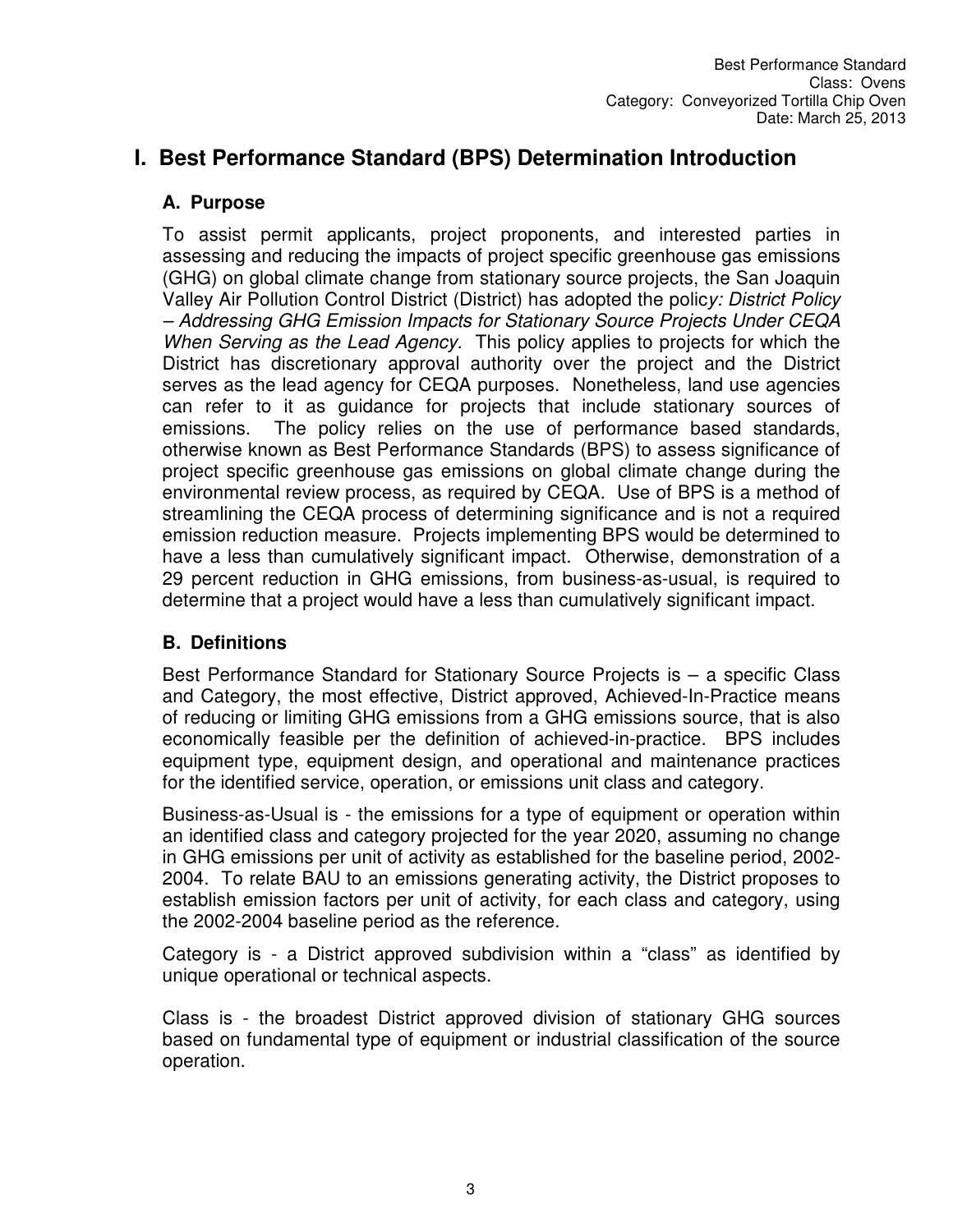#### **Determining Project Significance Using BPS**

Use of BPS is a method of determining significance of project specific GHG emission impacts using established specifications. BPS is not a required mitigation of project related impacts. Use of BPS would streamline the significance determination process by pre-quantifying the emission reductions that would be achieved by a specific GHG emission reduction measure and preapproving the use of such a measure to reduce project-related GHG emissions.

GHG emissions can be directly emitted from stationary sources of air pollution requiring operating permits from the District, or they may be emitted indirectly, as a result of increased electrical power usage, for instance. For traditional stationary source projects, BPS includes equipment type, equipment design, and operational and maintenance practices for the identified service, operation, or emissions unit class and category.

## **II. Summary of BPS Determination Phases**

The District has established *Tortilla Chip Oven* as a separate category of the clas "Ovens" which requires implementation of a Best Performance Standard (BPS) pursuant to the District's Climate Change Action Plan (CCAP). The District's determination of the BPS for this class and category has been made using the phased BPS development process established in the District's Final Staff Report, Addressing Greenhouse Gas Emissions under the California Environmental Quality Act. A summary of the specific implementation of the phased BPS development process for this specific determination is as follows:

| Table 1<br>BPS Development Process Phases for Conveyorized Tortilla Chip Oven |                                                                 |             |                                                                                                                                                                                                                                                                                       |
|-------------------------------------------------------------------------------|-----------------------------------------------------------------|-------------|---------------------------------------------------------------------------------------------------------------------------------------------------------------------------------------------------------------------------------------------------------------------------------------|
| <b>Phase</b>                                                                  | <b>Description</b>                                              | <b>Date</b> | <b>Comments</b>                                                                                                                                                                                                                                                                       |
|                                                                               | Initial Public Process                                          | 12/18/12    | The District's intent notice sent by email to interested<br>parties registered on the District's GHG web site for<br>this class and category is attached as Appendix C.<br>Comment received during the initial public process<br>with District's responses are attached a Appendix D. |
| $\mathcal{P}$                                                                 | <b>BPS Development</b>                                          | N/A         | See Section III of this evaluation document.                                                                                                                                                                                                                                          |
| 3                                                                             | <b>Public Participation:</b><br><b>Public Notice Start Date</b> | 1/28/13     | A Draft BPS evaluation was provided for public<br>comment. The District's notification is attached as<br>Appendix B                                                                                                                                                                   |
| 4                                                                             | <b>Public Participation:</b><br><b>Public Notice End Date</b>   | 3/1/13      | No comments were received                                                                                                                                                                                                                                                             |
| 5                                                                             | Finalization                                                    | 3/20/13     | The BPS established in this evaluation document is<br>effective on the date of finalization.                                                                                                                                                                                          |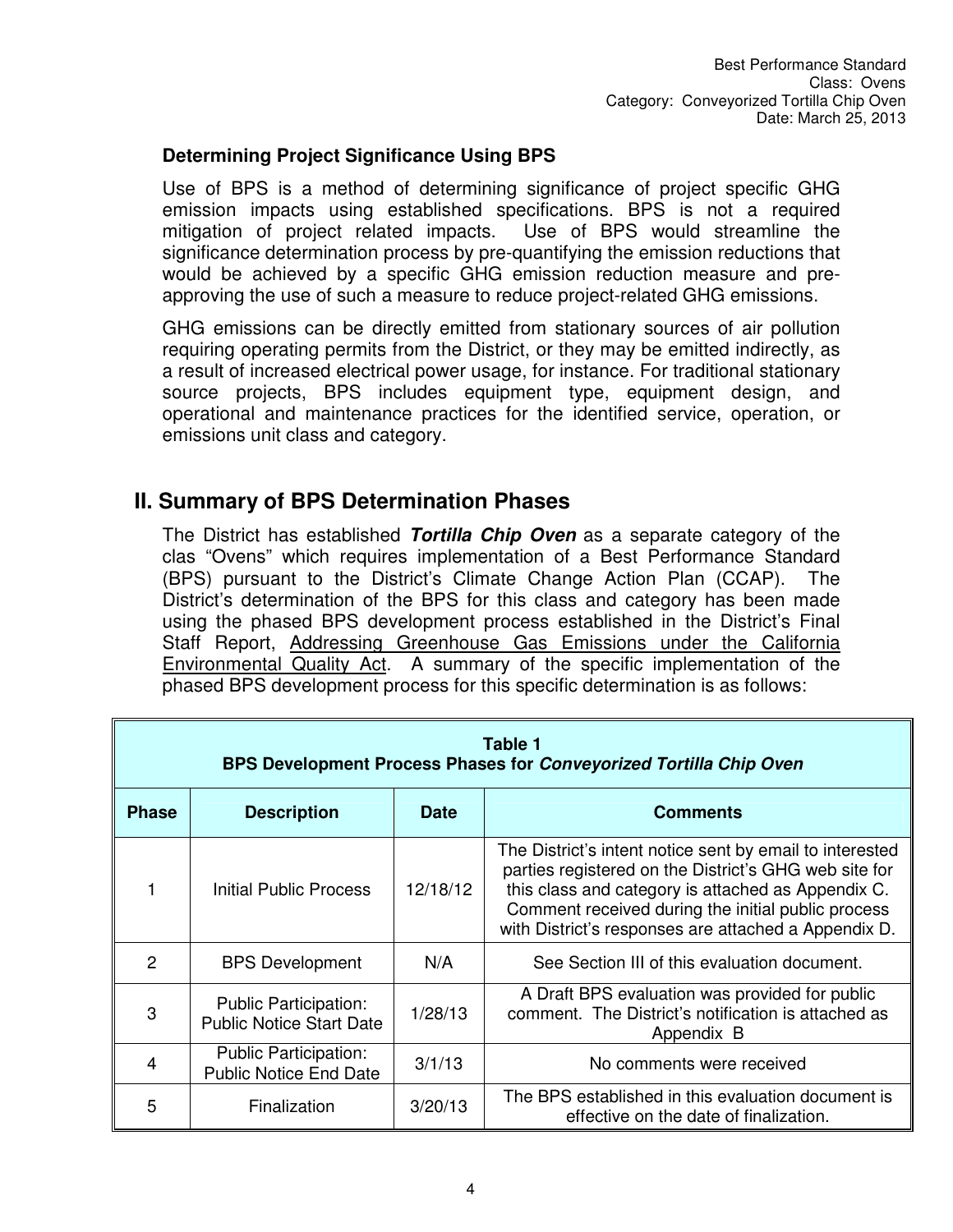## **III. Class and Category**

**Class**: Steam Generator

*Ovens* has been established previously as a distinct class of equipment.

**Category:** New Steam Generators Fired Exclusively with Natural Gas or LPG

*Tortilla Chip Oven* is recognized as a distinct category of oven based on the following:

- The class "Ovens" represents a wide variety of operations each of which is designed and operated with specific configurations to suit the particular product of the oven. Therefore, ovens designed for specific products are expected to require a specific BPS determination.
- Manufacturing of tortilla chips requires equipment specifically suited to meeting consumer tastes with respect to tortilla chips.

## **IV Public Notice of Intent**

Prior to developing the development of BPS for this class, the District published a Notice of Intent. Public notification of the District's intent to develop BPS for this class was sent on December 19, 2012 to individuals registered with the CCAP list server. The District's notification is attached as Appendix A.

No comments were received during the initial public outreach.

## **V. BPS Development**

## **STEP 1. Establish Baseline Emissions Factor for Class and Category**

The Baseline Emission Factor (BEF) is defined as the three-year average (2002-2004) of GHG emissions for a particular class and category of equipment in the San Joaquin Valley (SJV), expressed as annual GHG emissions per unit of activity. The Baseline Emission Factor is calculated by first defining an operation which is representative of the average population of units of this type in the SJV during the Baseline Period and then determining the specific emissions per unit throughput for the representative unit.

## **A. Representative Baseline Operation**

For *Tortilla Chip Oven*, the representative baseline operation has been determined to be a oven with the following attributes: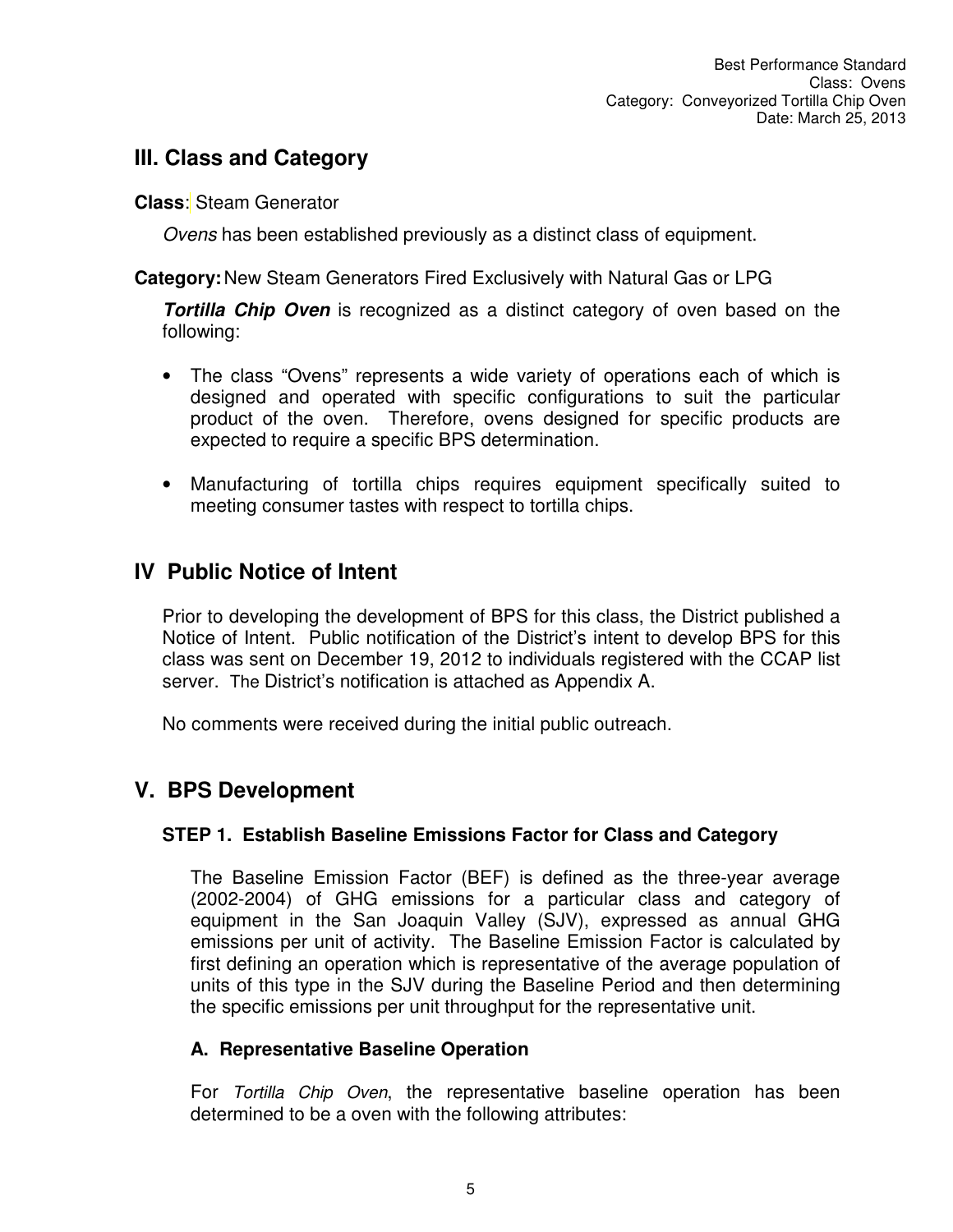*Rated firing capacity less than 10 MMBtu/hour Forced draft combustion air with air/fuel ratio control Stack equipped with a standard manual damper Stack temperature 600 F with 16% O2 Standard efficiency, single speed motor for combustion air fan* 

This determination was based on:

- Review of ratings, source test results and associated operating conditions for units permitted in the District.:
- Assumption of conventional, single speed electric motor driver for the combustion air fan based on the observation that although premium efficiency motors with variable speed drives have been a relatively common specification for new facilities and retrofits in the last decade, commercial ovens have a useful life span of approximately 20 years and therefore it is expected that the oven fleet in place during the Baseline Period would not have included a significant population of units equipped with high efficiency drives.

#### **B. Basis and Assumptions**

- All direct GHG emissions are produced due to combustion of natural gas in this unit.
- For purposes of calculation, a tortilla chip production rate of 1 ton per hour is assumed.
- Stack temperature is 600 F and O2 content of the flue gas is 16 vol%.
- The following thermodynamic properties are applicable:

|                 | <b>Gas Phase</b><br><b>Specific Heat</b><br>Btu/lb-F | Heat of<br>Evaporation<br>Btu/lb at 68 |
|-----------------|------------------------------------------------------|----------------------------------------|
| <b>Flue Gas</b> | 0.247                                                | N/A                                    |
| Air             | 0.247                                                | N/A                                    |
| Water           | 0.458                                                | 1,055                                  |

- Tortilla dough is assumed to contain 50% water. Tortilla product is assumed to exit the oven at 350 F and to have a specific heat of 0.25 Btu/lb-F.
- Convective and radiation losses are assumed to be 5% of the fired duty of the oven
- The F-Factor for natural gfas combustion is 8,570 scf/MMBtu. Assuming average molecular weight of 29.86, this is equivalent to: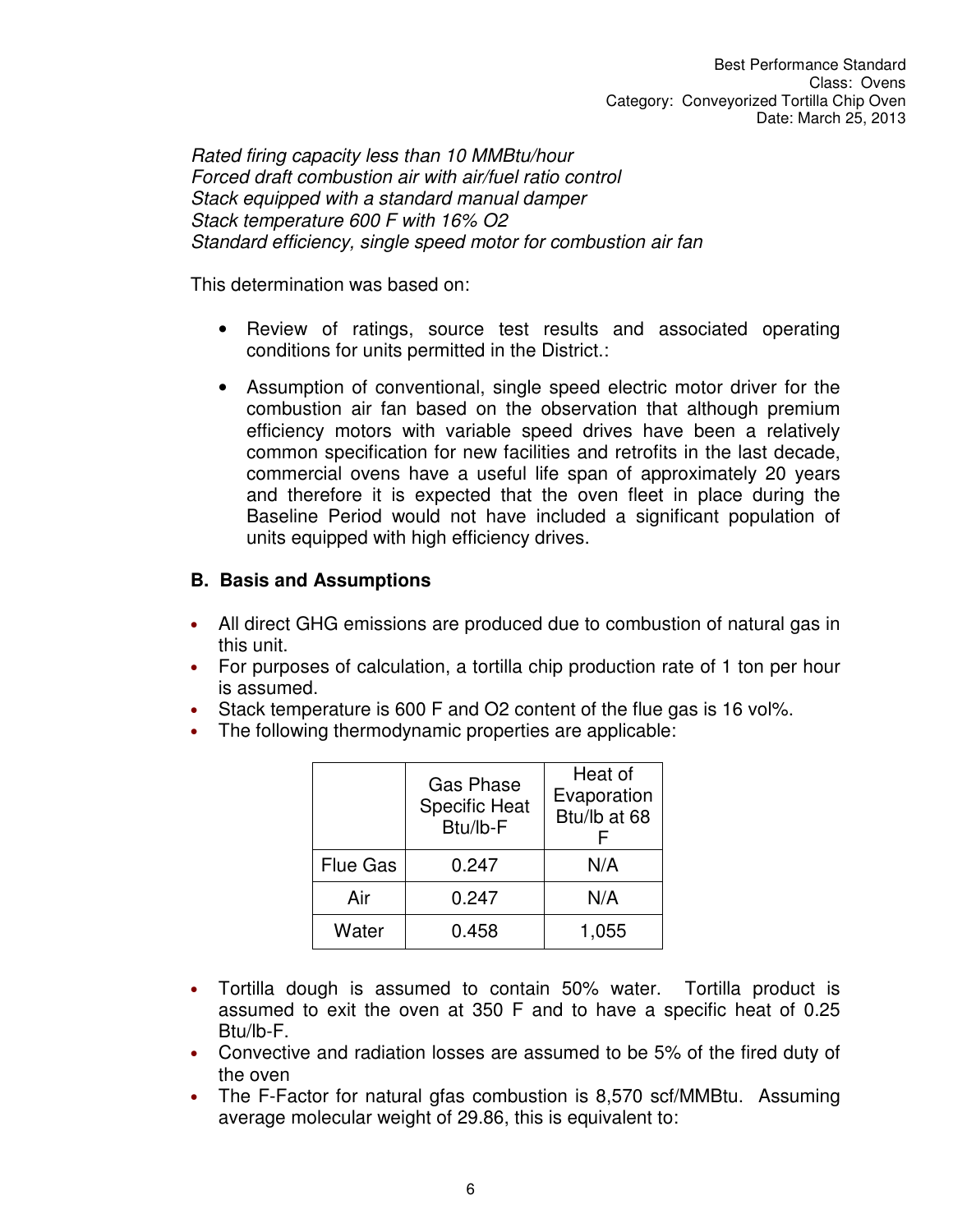8,570 scf/MMBtu x 29.86 lb-mol/379.5 scf/mol = 674.3 lb/MMBtu

- Excess air correction factor is 20.75%/(20.75-16.00%)
- GHG emissions are stated as "CO<sub>2</sub> equivalents" (CO<sub>2</sub>(e)) which includes the global warming potential of methane and nitrous oxide emissions associated with gaseous fuel combustion.
- The GHG emission factor for natural gas combustion is 117 lb- $CO<sub>2</sub>(e)/MMB$ tu per CCAR document<sup>1</sup>.
- Indirect emissions produced due to operation of the combustion air fan will be considered. Indirect emissions from other electric motors associated with the oven are not considered significant...
- Static efficiency of the combustion air fan is assumed to be 60%.
- Flue gas side pressure drop for the burner + oven is assumed to be 20 inches water column.
- The combustion air fan is assumed to handle sufficient air to provide 10% excess air at the burner.
- Brake horsepower required for operation of the combustion air fan will be calculated by the following equation which is a simplified representation of adiabatic compression ignoring the compressibility of air as appropriate for the low pressure differentials typical for fans:

 $Bhp(fan) =$ Air Flow, CFM  $\begin{array}{cc} x \end{array}$ Static Head, in. of water 6,356 Static Efficiency

- Electric motor efficiency is estimated at 87% for a conventional electric motor.
- Indirect emissions from electric power consumption are calculated based on the draft District FYI "Quantifying Greenhouse Gas Emission Due to Electricity Use" which identifies an emission factor of 0.690 lb-CO<sub>2</sub>e per kWh.

## **C. Unit of Activity**

To relate Business-as-Usual to an emissions generating activity, it is necessary to establish an emission factor per unit of activity, for the established class and category, using the 2002-2004 baseline period as the reference.

The resulting emissions factor is the combination of:

GHG emission reductions achieved through technology, and

GHG emission reductions achieved through changes in activity efficiencies

 $\overline{\phantom{a}}$ 1 California Climate Change Action Registry (CCAR), Version 3.1, January, 2009 (Appendix C, Tables C.7 and C.8)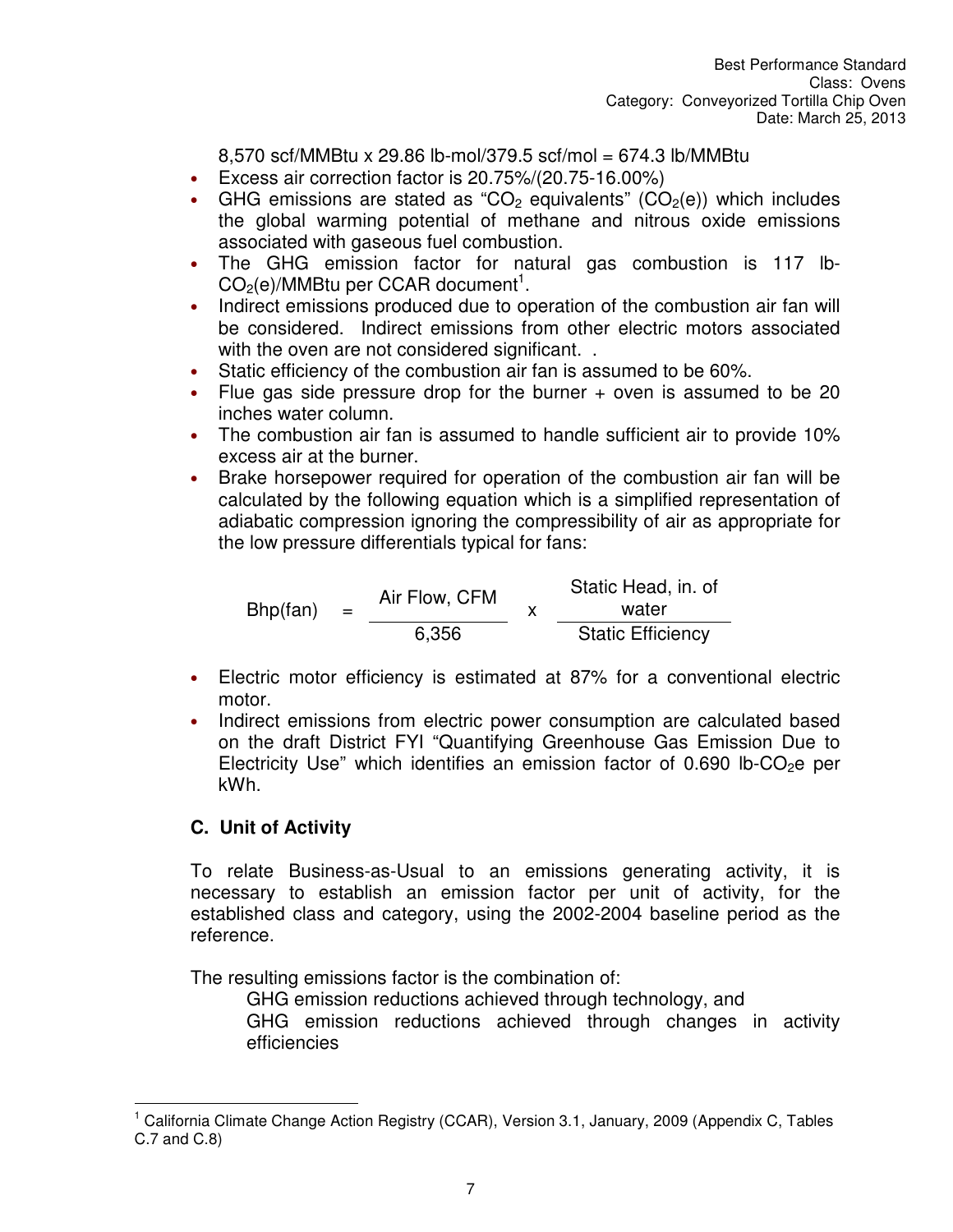A unit of activity for this class and category will be taken as 2000 lbs of tortilla chip production

For purposes of this BPS determination, it will be assumed that GHG emissions reductions achieved through changes in activity efficiencies are not significant. This assumption has been made based on:

• A search of available literature did not yield any data which would support an estimate of GHG emission from ovens in this class and category since the baseline period based on changes in activity efficiencies.

## **D. Calculations**

The Baseline Emission Factor (BEF) is the sum of the direct (GHG<sub>D</sub>) and indirect (GHG<sub>I</sub>) emissions (on a per unit of activity basis), stated as  $lb$ -CO<sub>2</sub> equivalent:

 $BEF = GHG_D + GHG$ 

Direct Emissions:

 $GHG_D = E_f \times SFC_B$ 

 $E_f$  = GHG emission factor = 117 lb-  $CO_{2(e)}/MMB$ tu of natural gas

 $SFC_B =$  Baseline Specific Fuel Consumption = MMBtu natural gas/ton chips

The SFC is calculated based on a heat balance on the oven. All heat flow quantities are listed in the following table: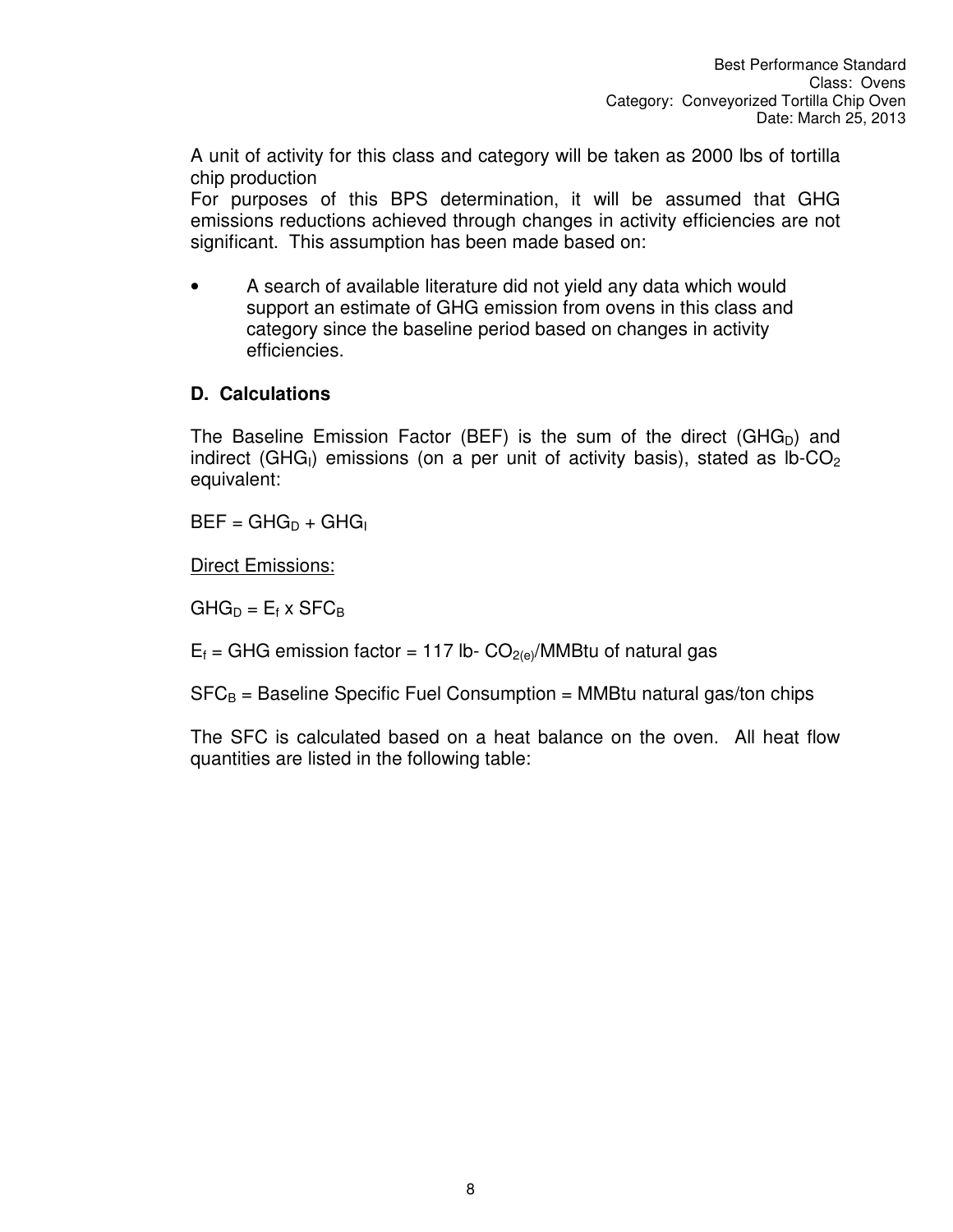| <b>Heat Inputs</b>                                                 |                                                                                                   |  |
|--------------------------------------------------------------------|---------------------------------------------------------------------------------------------------|--|
| Fuel Firing Btu/hour                                               | $=$ SFC <sub>B</sub> x 1,000,000                                                                  |  |
|                                                                    |                                                                                                   |  |
| <b>Heat Outputs</b>                                                |                                                                                                   |  |
| Product<br>Btu/hr                                                  | $= 2,000$ lb/hr x 0.25 Btu/lb-F x (350-68) F = 141,000                                            |  |
| <b>Water Vapor</b><br>Enthalpy from<br>Dough in Flue Gas<br>Btu/hr | $= 2,000$ lb/hr x 0.458 Btu/lb-f x (600-68) F = 487,312                                           |  |
| Flue Gas Enthalpy<br>from Combustion<br>Btu/hr                     | = 674.3 lb/MMBtu x $SFC_B$ x 0.247 Btu/lb-F x (600-68) F                                          |  |
| Excess air enthalpy<br>in flue gas<br>Btu/hr                       | = 674.3 lb/MMBtu x SFC <sub>B</sub> x (1- (20.75%/(20.75%-16.00%))) x 0.247 Btu/lb-F x (600-68) F |  |
| Latent Heat of<br>Moisture<br>Btu/hr                               | $= 2,000$ lb/hr x 1,055 Btu/lb = 2,110,000                                                        |  |
| Radiative and<br>convection Loss<br>Btu/hr                         | $= 5\% \times$ SFC $\times$ 1,000,000                                                             |  |

## **Tortilla Oven Energy Balance:**

Setting Heat Input = Heat Output and solving for the SFC yields:

 $SFC_B = 4.86$  MMBtu per ton of tortilla chips

Direct emissions are then calculated as:

 $GHG_D = 117$  lb-CO<sub>2(e)</sub>/MMBtu x 4.86 MMBtu/ton chips  $= 568.6$  lb-CO2(e)/ton chips

## Indirect Emissions

Indirect emissions produced from operation of the electric motor driving the combustion air fan are determined by the following:

GHG (electric motor) = Electric Utility GHG Emission Factor x kWh consumed

To determine kWh consumption per ton of chips produced it is necessary to first determine the Bhp requirement for the gas compression operation by the combustion air blower. It is assumed that the fan must provide the stoichiometric air for combustion plus sufficient excess air to provide 3% O2: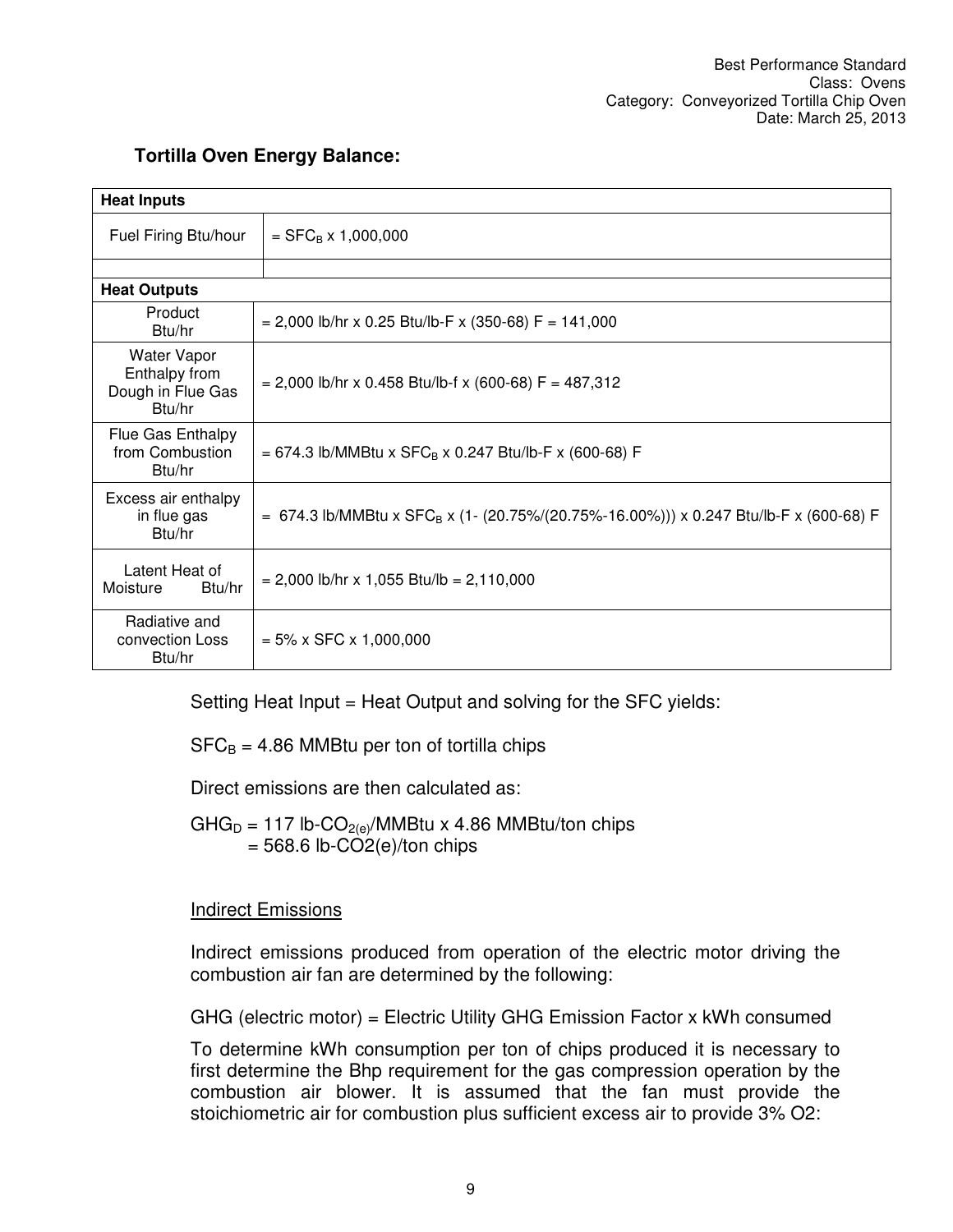#### *Combustion Air Fan*

**Combustion Air Rate** 4.86 MMBtu/hr  $x$ 8578 scf/MMBtu x 20.75%  $x -$ 1 hour 20.75% - 3.00% 60 minutes **Combustion**  $\Delta$ ir Rate  $\Delta$  = 812 cfm Bhp  $=$   $\frac{812 \text{ CFM} \times 20^{\circ} \text{W.C.}}{}$ 6,356 x 60% Bhp  $= 4.2$ 

Bhp is then converted to a brake kWh per ton chips:

Brake kWh: =  $(4.2) \times 0.7457$  kWh/bhp = 3.1 kWh/ton chips

Actual kWh consumption is calculated based on motor efficiency:

kWh consumption = 3.1 brake kWh/ton  $\div$  85% = 3.6 kWh/ton

GHG (electric motor) =  $0.69$  lb-CO<sub>2</sub>e/kWh x 3.6 kWh/ton

GHG (electric motor) =  $2.5$  lb-CO<sub>2</sub>e/ton

The Baseline Emission Factor is the sum of the direct and the indirect emissions:

**BEF =** *568.6 + 2.5 = 571 lb-* **CO2(e)***/ton tortilla chips*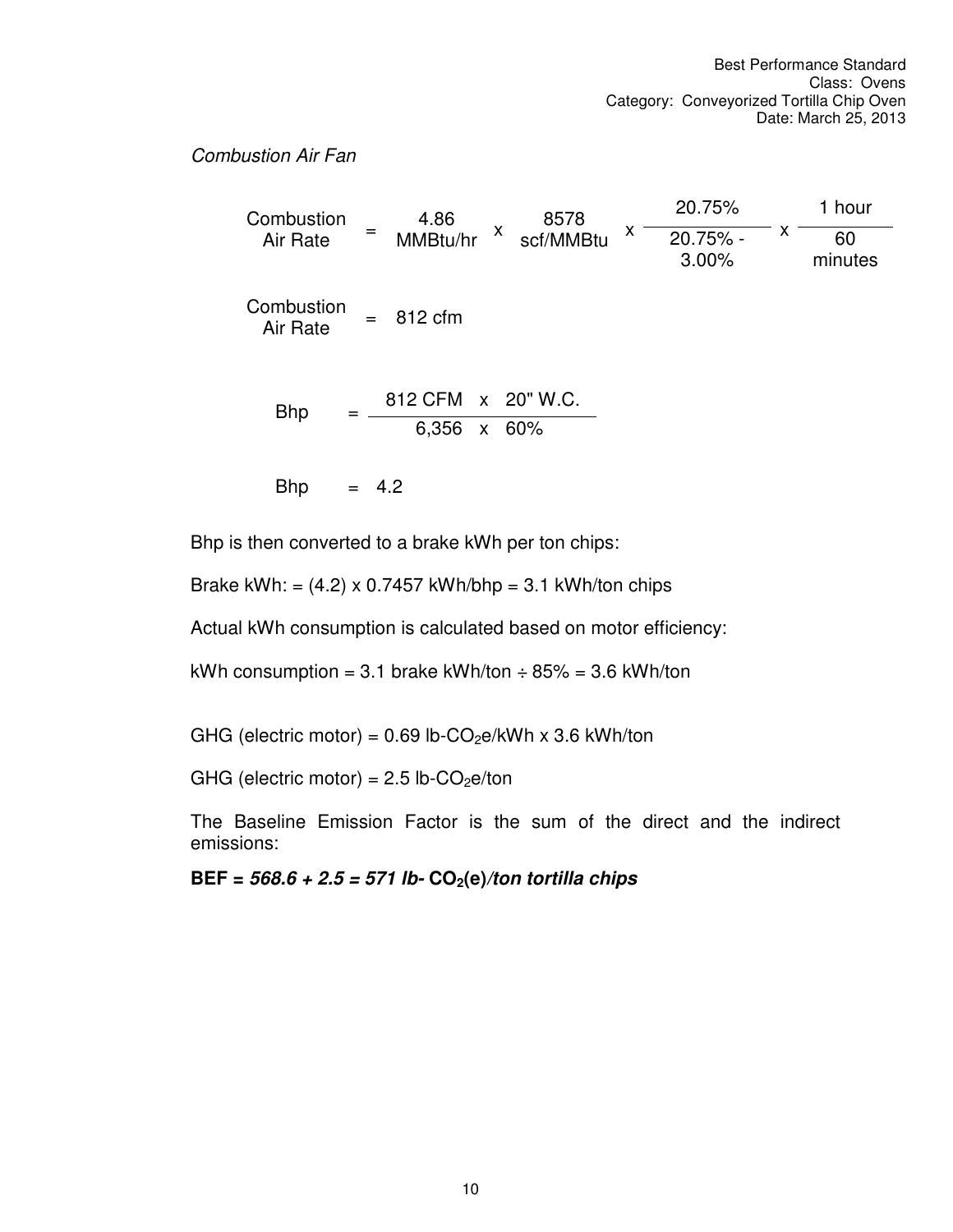## **STEP 2. Technologically Feasible GHG Emission Control Measures**

## **A. Analysis of Potential Control Measures**

The following findings and/or considerations are applicable to this class and category:

#### Use of Economizers

An economizer can be used to recover heat from the stack and deliver it to other energy users in the facility such as water heating, cooking or drying operations, space heating, etc. However, this use is dependent upon the presence of other energy receptors in the facility.

#### Air Pre-heaters

An air preheater can be used to recover heat from the stack and preheat the combustion air to the oven, reducing fuel use by the burner. Pre-heating combustion air generally causes an increase in NOx emissions in the absence of other NOx control devices such as selective catalytic reduction. Since use of an SCR is not recognized as Achieved-in-Practice BACT for control of NOx emissions from tortilla ovens, the use of air preheaters for tortilla chip ovens is determined to not be technologically feasible for use in the SJVAPCD.

#### Forced draft combustion air fan with air to fuel ratio control for the burner(s)

Conveyorized tortilla ovens with this feature operate with a balanced draft system. The burner operation is forced draft (which allows efficient control of the air/fuel ratio for combustion) while the oven itself operates with negative gauge pressure due to the draft produced by the stack. Therefore, the excess air at the stack is a mixture of the excess combustion air supplied at the burner plus the air drawn into the oven by the stack draft. Forced draft burner operation with ratio control reduces fuel consumption by ensuring that only the amount of excess air as required to support efficient and safe combustion is admitted at the burner.

#### Continuous automatic control of the oven draft

Control of the oven draft at the minimum required for efficient and safe operation reduces the fuel use by further reducing the excess air in the stack. This can be achieved by installation of a pressure sensor on the oven which provides a control set-point to an automated damper installed in the stack or by use of a barometric damper which automatically admits cold atmospheric air into the stack to maintain the stack draft at a pre-determined set-point. Although this effect could be achieved by regular adjustment of a manual stack damper, in practice the damper is typically set at a conservative point which ensures that the stack operates with ample draft over the entire range of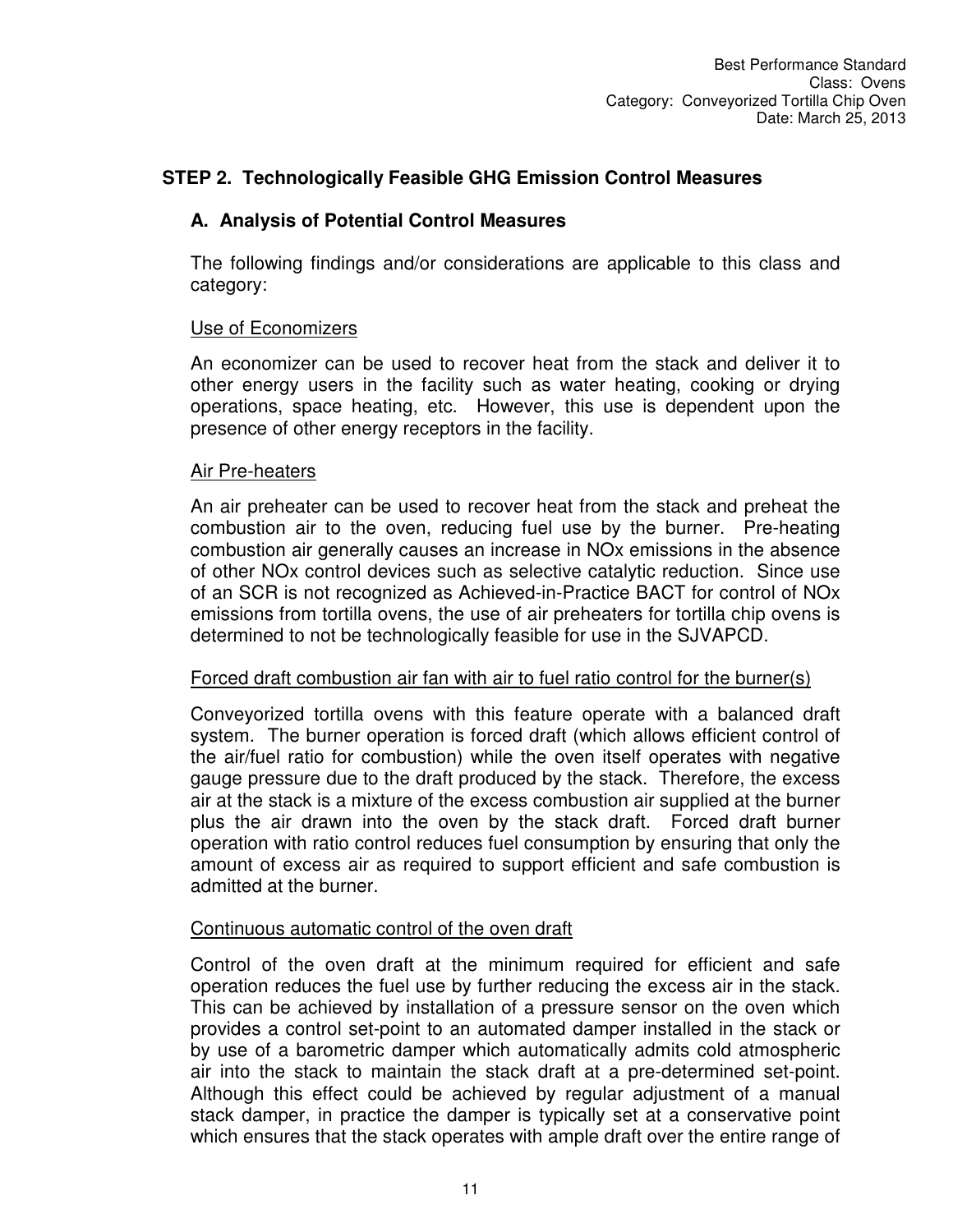operating conditions for the oven with the result that the oven, on average, operates with substantially more excess air than the minimum required.

#### Use of premium efficiency motor for combustion air fan

An electric motor efficiency standard is published by the National Electrical Manufacturers Association (NEMA) which is identified as the "NEMA Premium Efficiency Electric Motors Program". For large motors, the NEMA premium efficiency motor provides a gain of approximately 5-8 percentage points in motor efficiency when compared to a standard efficiency motor. The NEMA specification covers motors up to 500 horsepower and motors meeting this specification are in common use and are available from most major electric motor manufacturers.

#### Use of speed control for combustion air fan

Control of the combustion air fan operation by use of a variable speed electric motor will provide substantial energy savings when compared to operation at a fixed speed and controlled by throttling the discharge flow. The most common and economical variable speed drive is the variable frequency drive (VFD) which has become commonly available in the last decade and is typical for new boiler fan applications. The VFD provides energy savings when the fan is operated at substantial turndown ratios which can result in throttling away more than half the rated energy output of the motor.

#### Use of High Efficiency Combustion Air Fans

The peak efficiency of centrifugal fans may vary from 60 to 80% depending upon fan design and application. Use of a higher efficiency fan provides either savings in indirect GHG emissions due to the significant reduction in electric motor horsepower for motor-driven fans or savings in direct GHG emissions when the fan is driven by a steam turbine. However, the absolute value of efficiency which can be achieved is highly dependent upon the specific operating conditions including flow, pressure, and temperature, all of which may vary significantly for any specific boiler. Given this variability as well as the absence of any effective industry standard for fan efficiency, the District's opinion is that specification of combustion air fan efficiency cannot be realistically included as a technologically feasible reduction measure in the BPS for boilers at this time.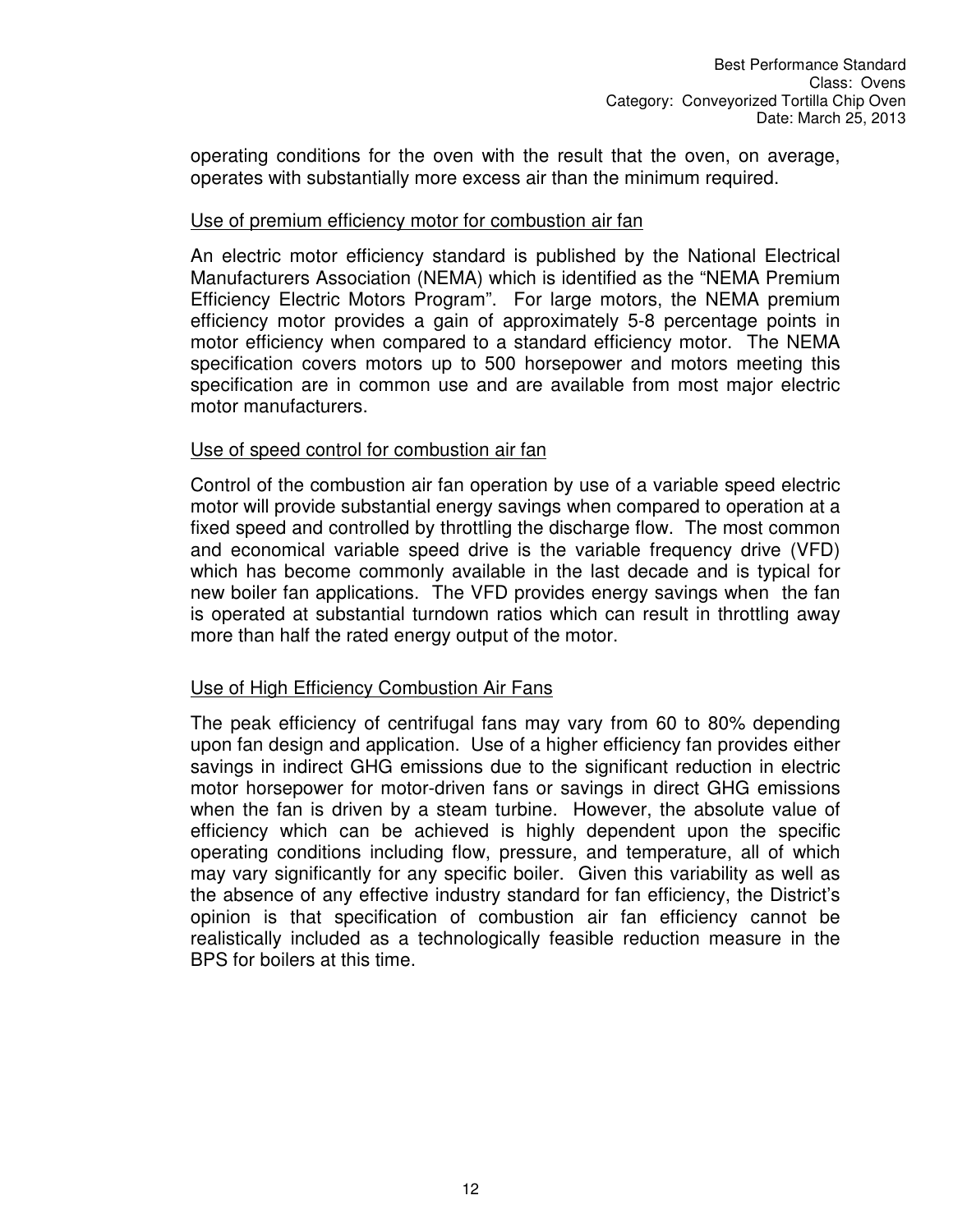#### **B. Listing of Technologically Feasible Control Measures**

For the specific equipment or operation being proposed, all technologically feasible GHG emissions reduction measures are listed, including equipment selection, design elements and best management practices, that do not result in an increase in criteria pollutant emissions compared to the proposed equipment or operation.

|    | Table 2<br>Technologically Feasible GHG Reduction Measures for Coneyorized Tortilla Chip Ovens |                                                                                                                                                                                                                                            |  |
|----|------------------------------------------------------------------------------------------------|--------------------------------------------------------------------------------------------------------------------------------------------------------------------------------------------------------------------------------------------|--|
|    | <b>Reduction Measure</b>                                                                       | <b>Qualifications</b>                                                                                                                                                                                                                      |  |
|    | 1. Use of an economizer to recover useful<br>heat from the oven stack                          | Recovery of useful heat from the stack for use in<br>other applications results in GHG reduction by<br>offsetting other fuel use in the facility. Requires that<br>the facility have other appropriate receptors for the<br>stack heat.    |  |
| 2. | Forced draft combustion air fan with air to<br>fuel ratio control for the burner(s)            | Reduces GHG emissions by reducing excess air for<br>the combustion process resulting in increased fuel<br>efficiency                                                                                                                       |  |
| 3. | Continuous automatic control of the oven<br>draft                                              | Reduces GHG emissions by continuously controlling<br>the oven draft at the optimum value, reducing excess<br>air in the stack, leading to increased fuel efficiency                                                                        |  |
| 4. | Use of premium efficiency motor for<br>combustion air fan                                      | Use of premium efficiency motors reduces electric<br>power consumption by the combustion air fan,<br>resulting in reduced indirect GHG emissions at the<br>electric utility plant.                                                         |  |
|    | 5. Use of speed control for combustion air<br>fan                                              | Use of a speed-controlled motor reduces electric<br>power consumption by the combustion air fan when<br>the fan is operating at less than rated capacity,<br>resulting in reduced indirect GHG emissions at the<br>electric utility plant. |  |

All technologically feasible GHG reduction measures listed in Table 2 above meet the following criteria:

All technology listed is in current commercial use.

All technologically feasible GHG reduction measures listed in Table above are based on technology (condensing economizers, high efficiency motors with variable speed drives) which is currently in commercial use. This technology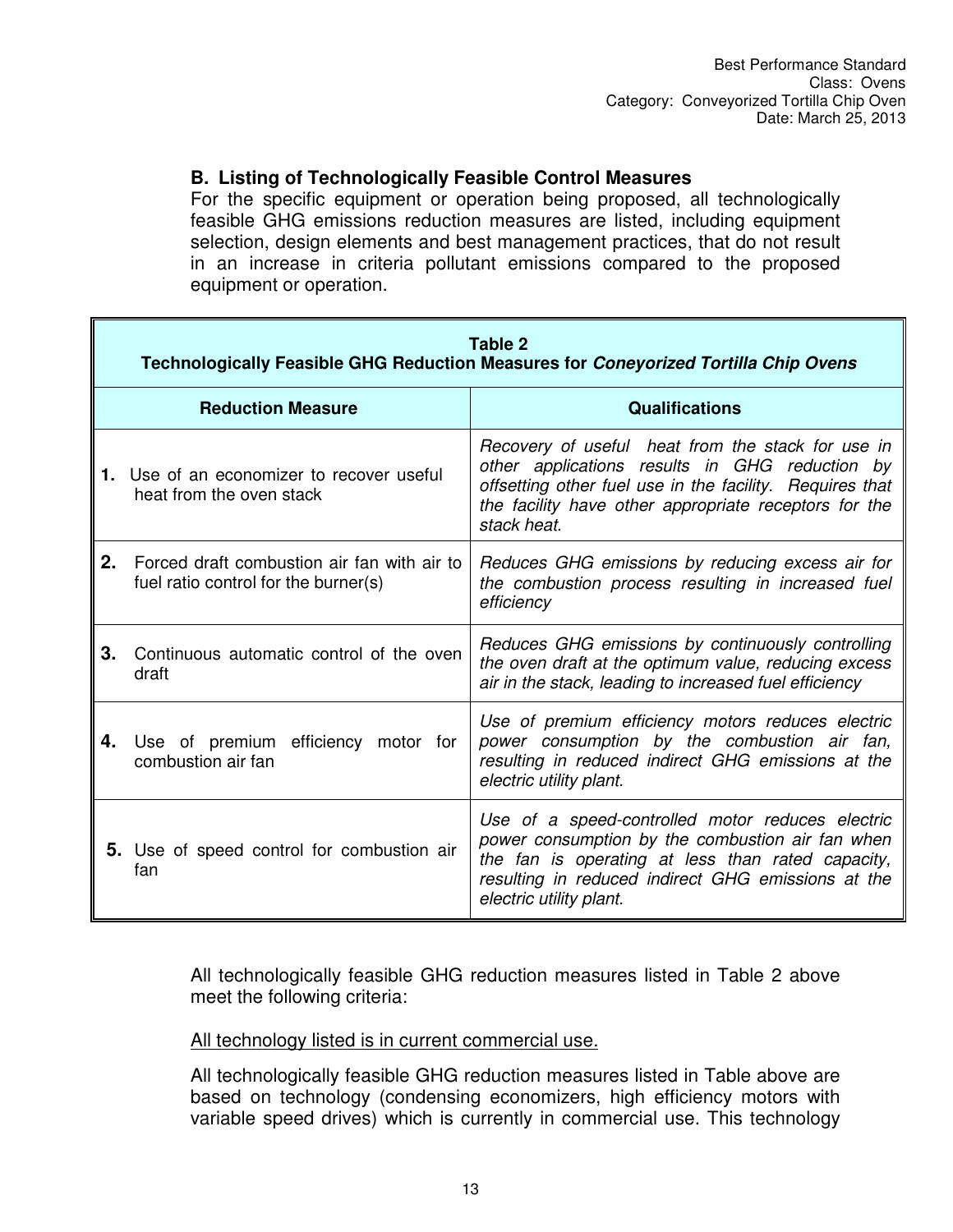has been in place for a significant number of years and was developed and implemented without benefit of grants, incentives or other financial subsidies.

#### Implementation of all listed technology does not result in an increase in criteria pollutant emissions.

In general, since all proposed measures do not affect the criteria pollutant emission factors and generally result in a reduction in the firing of fuel, criteria pollutant emissions will generally be reduced with implementation of the reduction measures.

## **STEP 3. Identify all Achieved-in-Practice GHG Emission Control Measures**

For all technologically feasible GHG emission reduction measures, all GHG reduction measures determined to be Achieved-in-Practice are identified. Achieved-in-Practice is defined as any equipment, technology, practice or operation available in the United States that has been installed and operated or used at a commercial or stationary source site for a reasonable period of time sufficient to demonstrate that the equipment, the technology, the practice or the operation is reliable when operated in a manner that is typical for the process. In determining whether equipment, technology, practice or operation is Achieved-in-Practice, the District will consider the extent to which grants, incentives or other financial subsidies influence the economic feasibility of its use.

The following findings or considerations are applicable to this class and category:

The District reviewed commercial offerings of tortilla oven manufacturers as well as available literature concerning energy efficiency programs in existing tortilla chip manufacturing facilities in the United States. The review indicated the following with respect this class and category:

- Forced draft combustion systems with air/fuel ratio control combined with a barometric damper on the stack for draft control is a common commercial offering of tortilla chip oven manufacturers and the combination is thus Achieved-in-Practice.
- Economizers have been installed on tortilla chip ovens in large commercial operations with both vertically and horizontally integrated manufacturing of a wide variety of snack foods. The resulting heat recovery operations delivers heat to other various manufacturing processes. Since the operation relies on the presence of other site specific operations which are not necessarily a part of the tortilla manufacturing operation, heat recovery using an economizer is not sufficiently general in scope to be considered Achieved-in-Practice.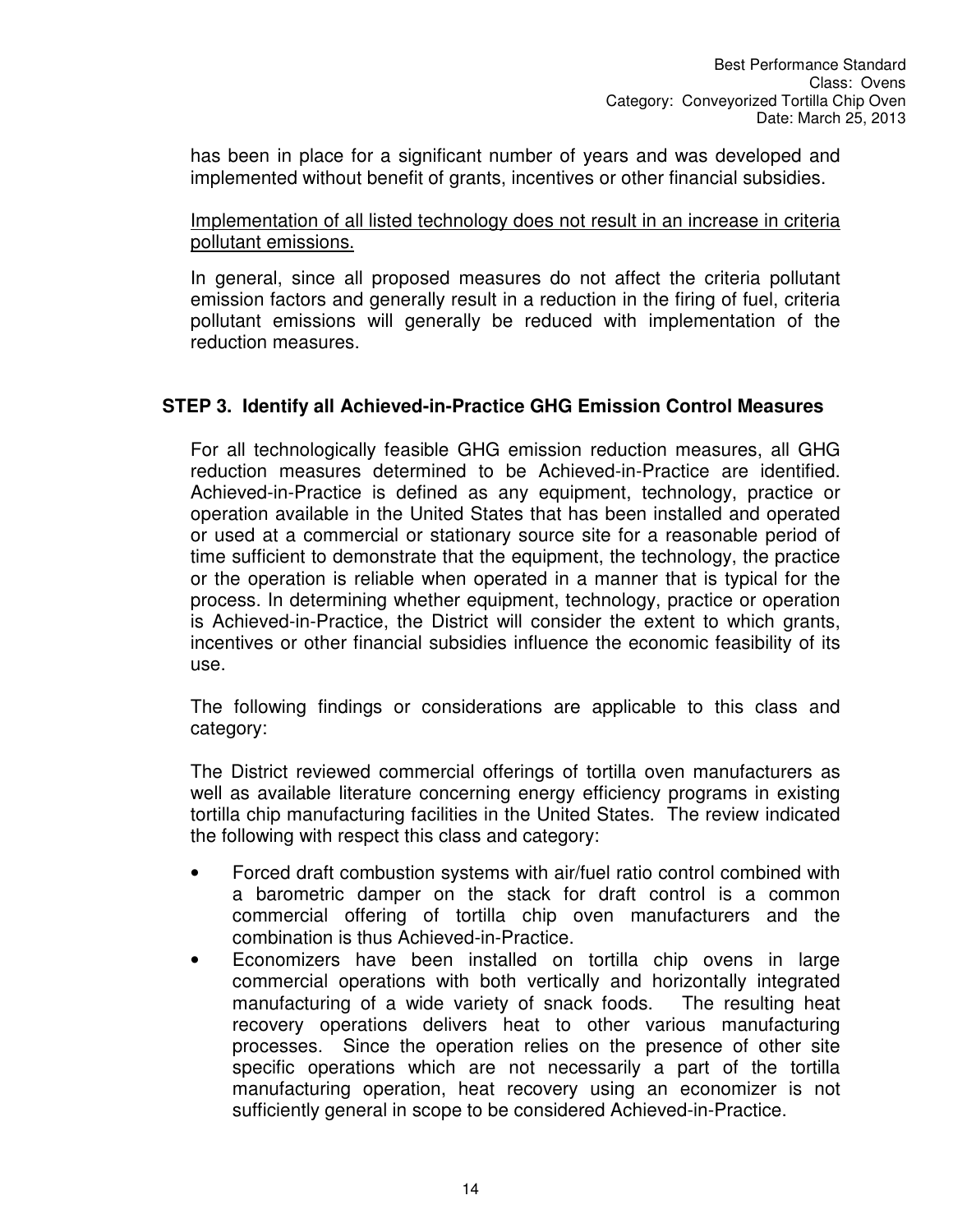- NEMA Premium Efficiency electric motors are in general industrial use, however, the District did not find any specific applications for conveyorized ovens. Based on widespread industrial use in larger motor sizes, the District will consider NEMA Premium Efficiency motors to be achieved-in-Practice for combustion air fan motors exceeding 10 horsepower.
- The use of variable speed drives for electric motors serving combustion air fans are in general industrial use, particularly in steam boilers and similar equipment. However, the potential efficiency improvement which can be achieved with such equipment is highly dependent upon the degree to which the equipment is operated in a turndown condition relative to the rated capacity of the unit. For boilers, which typically provide utility steam to other processes with a widely varying demand, the operational time at turndown is significant, easily justifying a variable speed drive for the fan. In the case of a conveyorized tortilla chip oven, the unit is typically (and most efficiently) operated at full capacity until the desired production quota is achieved, at which time the unit is shutdown. Based on this, one would not expect to find variable speed motor drives in this application. Additionally, the District has not discovered any specific application of variable speed drive for combustion air fans on tortilla chip ovens. Based on this, variable speed drive motors are not considered Achieved-in-Practice for combustion air fans on tortilla chip ovens..

Based on the above, all Achieved-in-Practice reduction measures are presented in the following table:

|    | Table 3<br>Achieved-in-Practice GHG Reduction Measures for Conveyorized Tortilla Chip Ovens |                                                                                                  |  |
|----|---------------------------------------------------------------------------------------------|--------------------------------------------------------------------------------------------------|--|
|    | <b>Reduction Measure</b>                                                                    | <b>Qualifications</b>                                                                            |  |
|    | Forced draft combustion air fan with air to fuel<br>ratio control for the burner(s)         | Common industrial practice and common commercial<br>offering by tortilla chip oven manufacturers |  |
| 2. | Continuous automatic control of the oven draft                                              | Common industrial practice and common commercial<br>offering by tortilla chip oven manufacturers |  |
| 3. | premium efficiency<br>Use of<br>motor<br>for<br>combustion air fan exceeding 10 hp          | Common industrial practice for large motors                                                      |  |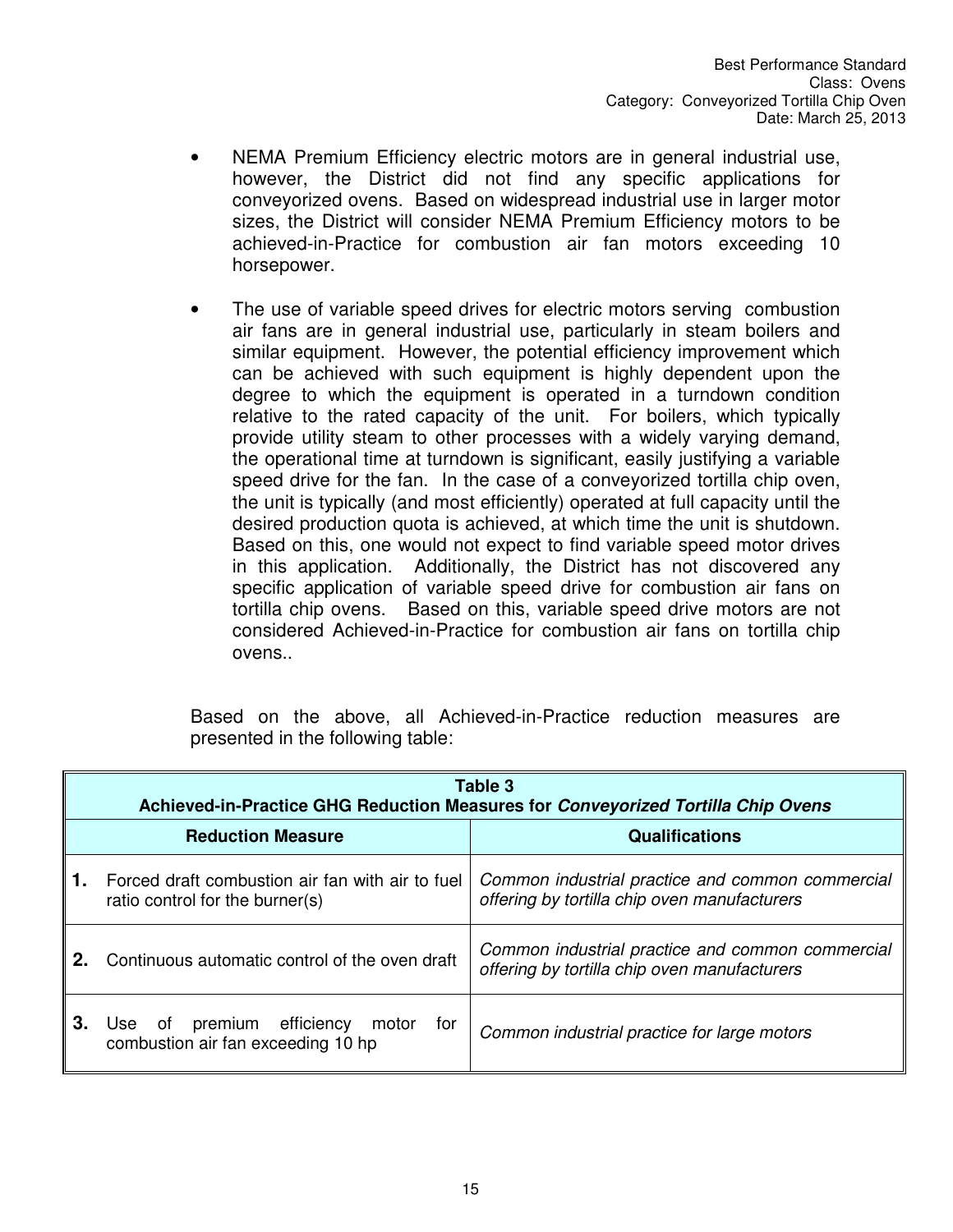#### **STEP 4. Quantify the Potential GHG Emission and Percent Reduction for Each Identified Achieved-in-Practice GHG Emission Reduction Measure**

For each Achieved-in-Practice GHG emission reduction measure identified:

- a. Quantify the potential GHG emissions per unit of activity  $(G_a)$
- b. Express the potential GHG emission reduction as a percent  $(G_n)$  of Baseline GHG emissions factor per unit of activity (BEF)

All Achieved-in-Practice reduction measures are independently implemented and are thus additive in impact. Therefore, the GHG emission quantification will be presented as a single value based on the additive contribution of each individual measure incorporated into the overall control measure.

## **A. Basis and Assumptions:**

Consistent with the approach taken for quantification of the Baseline Emission Factor, a tortilla chip oven with a rating less than 10 MMBtu/hour will be assumed to represent the average new unit to be proposed in this class and category. Based on this, the combustion air fan motor is expected to be less than 10 horsepower and therefore a NEMA Premium Efficiency motor will not be considered to be required for the typically new unit.

- The unit is equipped with a barometric damper and a forced-draft combustion system with air/fuel ratio control
- The stack is assumed to have a draft capability of at least 10% over that required for operation of the oven. This value, along with the observation that a manual damper will generally be permanently set at a conservatively high draft value, results in a reasonable assumption that use of the barometric damper will result in operation an optimum oven draft which is 10% less than the Baseline Case.
- Since the admission of air into the oven is a turbulent flow phenomena which is proportional to the square of the pressure differential between the oven and the atmosphere, operation at a draft which is 10% less than the Baseline Case results in a reduction of excess air (EA) of:

$$
EA_2 = (\Delta P_2^2/\Delta P_1^2)^2 \times EA_1 = (0.9 \times \Delta P_1^2/\Delta P_1^2)^2 \times EA_1 = 81\% \times EA_1
$$

- Using the equation for the air flow correction factor  $= 20.75\% (20.75\$ O2%), it can be demonstrated that reducing the excess air to 81% of that required to achieve an O2 concentration of 16% would result in an O2 concentration of 14.89% in the stack. Therefore, the BPS case id assumed to operate with an excess air concentration of 14.89% in the stack.
- It is assumed that a stack temperature of 600 F (same as the Baseline Case) is still required upstream of the barometric damper in order to achieve the same baking performance (stack temperature downstream will be reduced due to the admission of ambient air to control the draft).
- All other assumptions and basis are the same as the baseline case.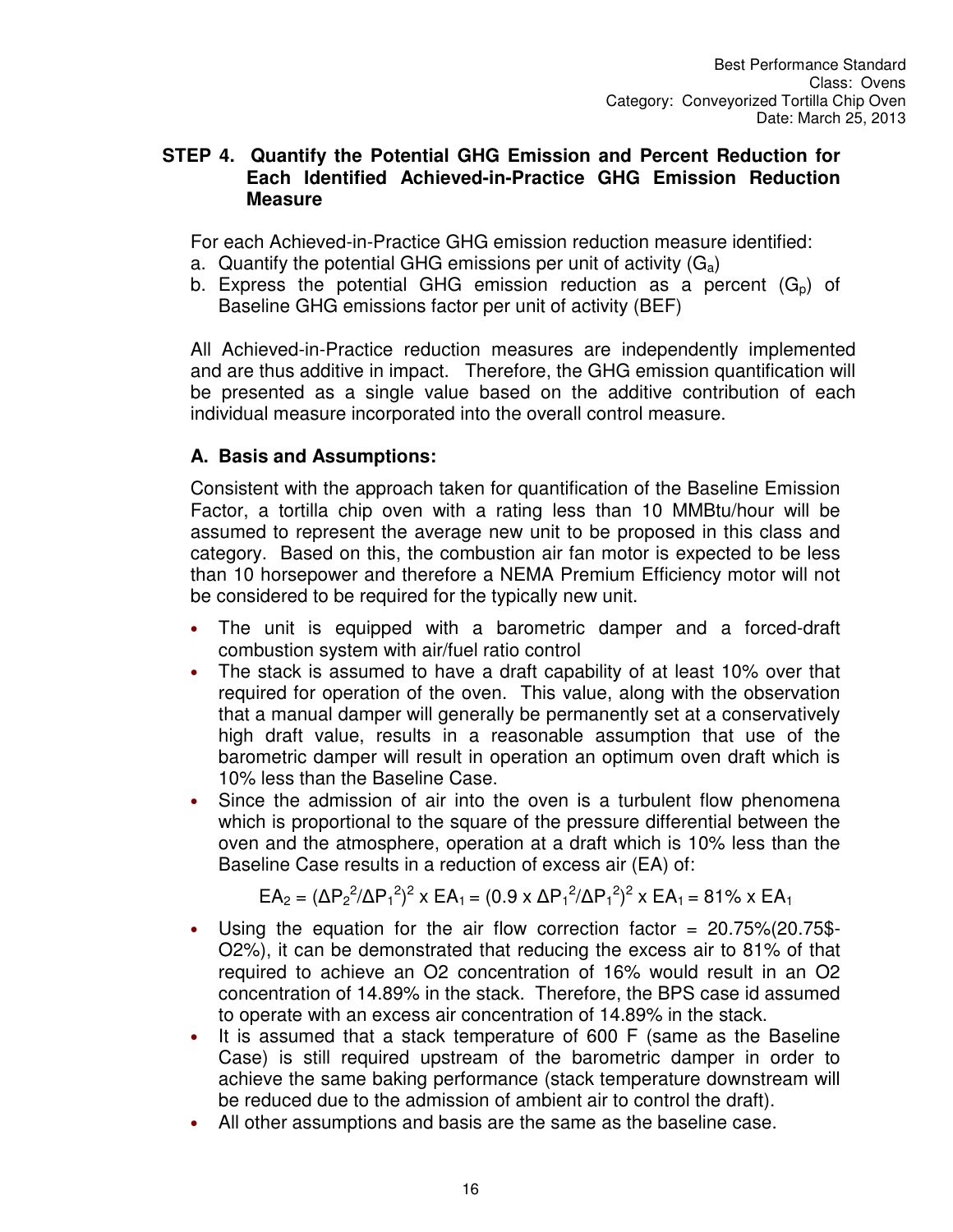## **B. Calculation of Potential GHG Emissions per Unit of Activity (Ga):**

 $G_a$  is the sum of the direct (GHG<sub>D</sub>) and indirect (GHG<sub>I</sub>) emissions (per unit of activity):

 $G_a = GHG_D + GHG_I$ 

**Direct Emissions:** 

 $GHG_D = E_f \times SFC$ 

 $E_f$  = GHG emission factor = 117 lb-  $CO_{2(e)}/MMB$ tu of natural gas

 $SFC_{BPS}$  = Specific Fuel Consumption = MMBtu natural gas/ton tortilla chips for the BPS case

The SFC<sub>BPS</sub> is calculated based on a heat balance on the oven. All heat flow quantities are listed in thefollowing table:

| <b>Heat Inputs</b>                                                 |                                                                                                          |  |
|--------------------------------------------------------------------|----------------------------------------------------------------------------------------------------------|--|
| <b>Fuel Firing</b><br>Btu/hour                                     | $=$ SFC <sub>BPS</sub> x 1,000,000                                                                       |  |
|                                                                    |                                                                                                          |  |
| <b>Heat Outputs</b>                                                |                                                                                                          |  |
| Product<br>Btu/hr                                                  | $= 2,000$ lb/hr x 0.25 Btu/lb-F x (350-68) F = 141,000                                                   |  |
| <b>Water Vapor</b><br>Enthalpy from<br>Dough in Flue<br>Gas Btu/hr | $= 2,000$ lb/hr x 0.458 Btu/lb-f x (600-68) F = 487,312                                                  |  |
| Flue Gas<br>Enthalpy from<br>Combustion<br>Btu/hr                  | = 674.3 lb/MMBtu x SFC <sub>BPS</sub> x 0.247 Btu/lb-F x (600-68) F                                      |  |
| Excess air<br>enthalpy in flue<br>gas<br>Btu/hr                    | = 674.3 lb/MMBtu x SFC <sub>BPS</sub> x (1- (20.75%/(20.75%-14.89%))) x 0.247 Btu/lb-F x<br>$(600-68) F$ |  |
| Latent Heat of<br>Moisture<br>Btu/hr                               | $= 2,000$ lb/hr x 1,055 Btu/lb = 2,110,000                                                               |  |
| Radiative and<br>convection Loss<br>Btu/hr                         | $= 5\%$ x SFC x 1,000,000 = 243,000 Btu/hr (assumed same as Baseline Case)                               |  |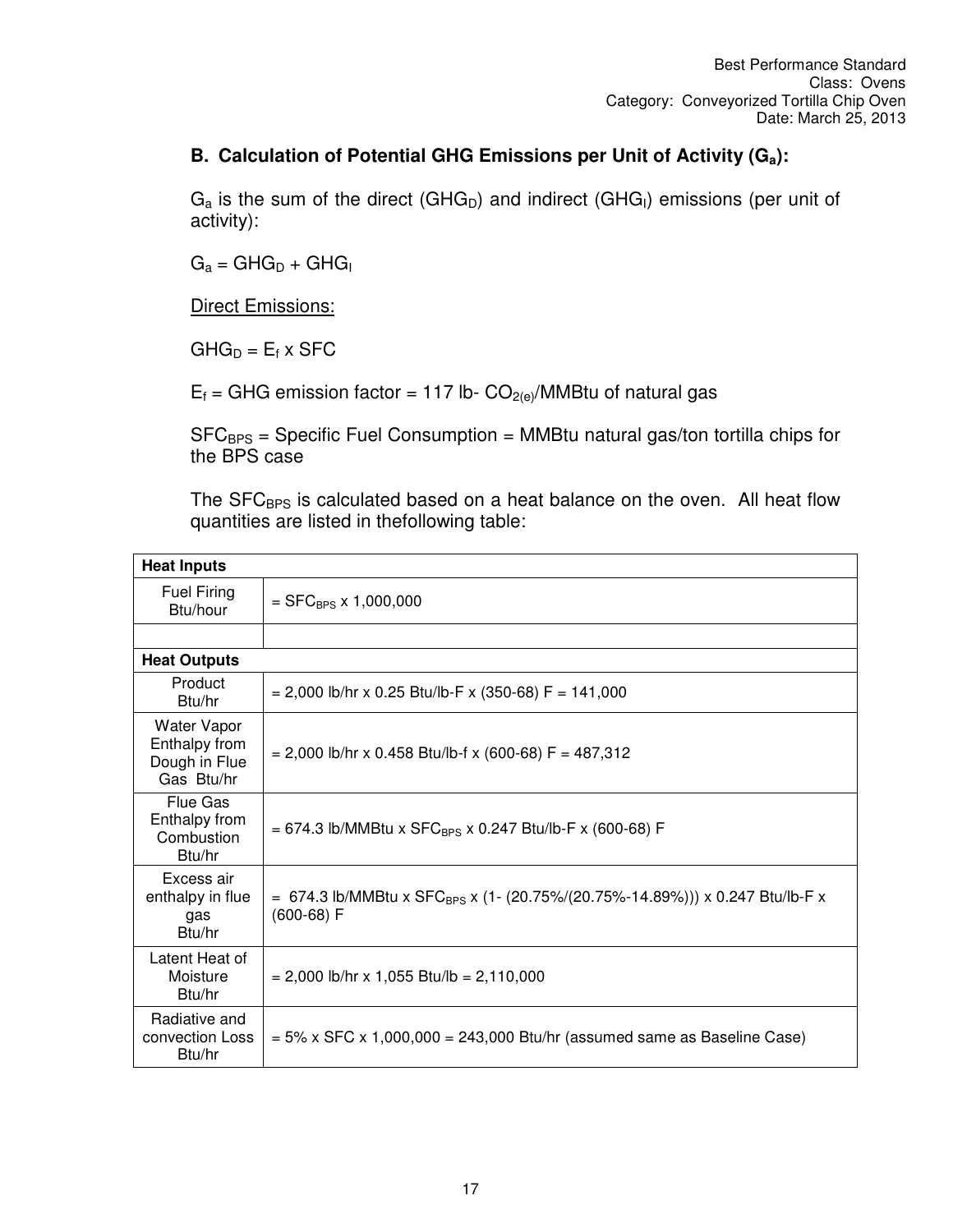Setting Heat Input = Heat Output and solving for the SFCa yields:

 $SFC_{BPS} = 4.34$  MMBtu per ton of tortilla chips

Direct emissions are then calculated as:

 $GHG_D = 117$  lb-CO<sub>2(e)</sub>/MMBtu x 4.34 MMBtu/ton chips  $= 507.8$  lb-CO2(e)/ton chips

Indirect Emissions

Indirect emissions produced from operation of the electric motor driving the combustion air fan are determined by the following:

GHG (electric motor) = Electric Utility GHG Emission Factor x kWh consumed

To determine kWh consumption per ton of chips produced it is necessary to first determine the Bhp requirement for the gas compression operation by the combustion air blower. It is assumed that the fan must provide the stoichiometric air for combustion plus sufficient excess air to provide 3% O2: *Combustion Air Fan* 

Combustion Air Rate <sup>=</sup> 4.34 MMBtu/hr <sup>x</sup> 8578 scf/MMBtu <sup>x</sup> 20.75% x 20.75% - 1 hour 3.00% 60 minutes Combustion Air Rate = 725 cfm  $Bhp = \frac{725 \text{ CFM} \times 20^{\circ} \text{W.C.}}{250 \text{ FM} \times 20^{\circ} \text{C}}$ 6,356 x 60% Bhp  $= 3.8$ 

Bhp is then converted to a brake kWh per ton chips:

Brake kWh: =  $(3.8)$  x 0.7457 kWh/bhp = 2.8 kWh/ton chips

Actual kWh consumption is calculated based on motor efficiency:

kWh consumption = 2.8 brake kWh/ton  $\div$  85% = 3.2 kWh/ton

GHG (electric motor) =  $0.69$  lb-CO<sub>2</sub>e/kWh x 2.8 kWh/ton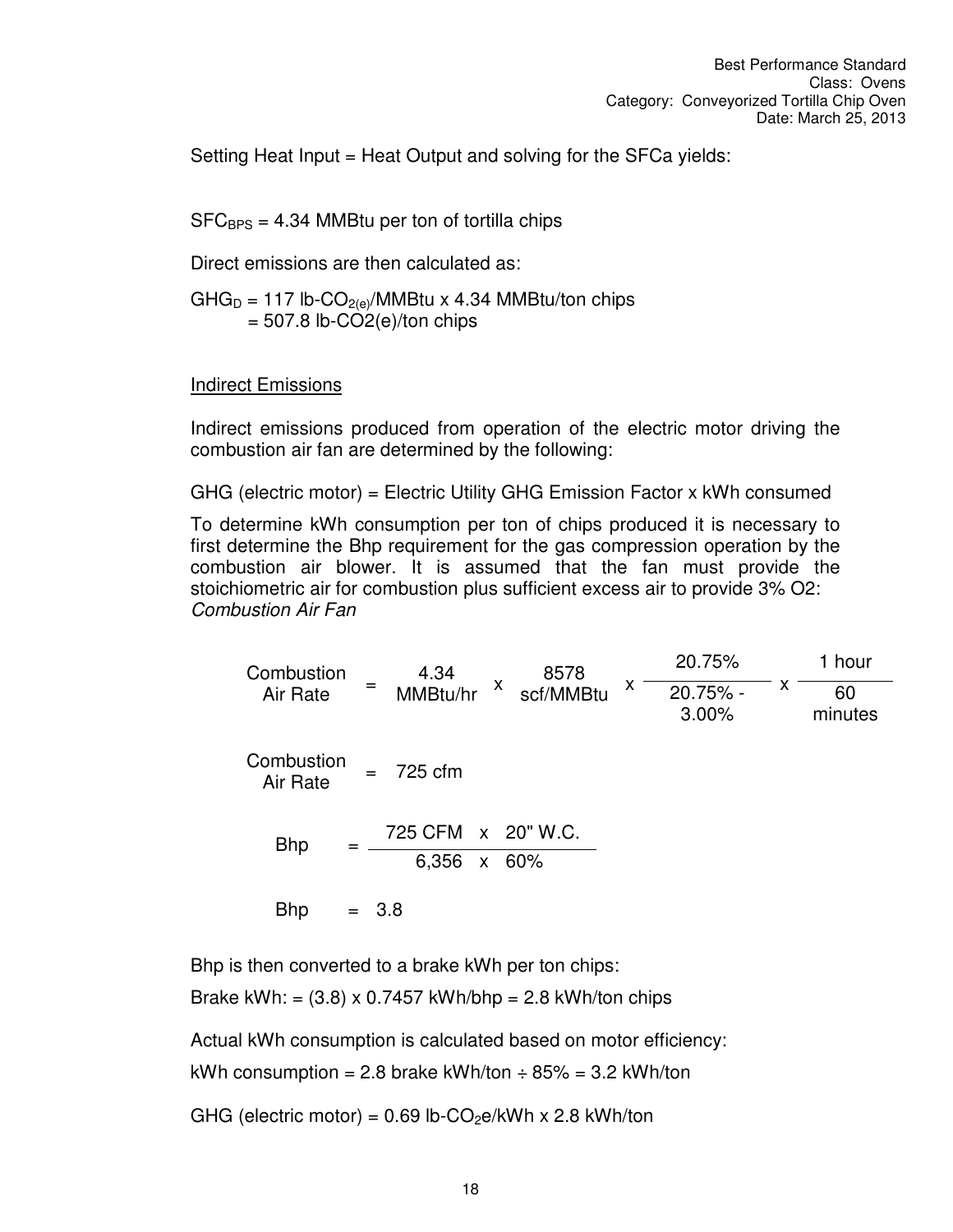GHG (electric motor) =  $1.9$  lb-CO<sub>2</sub>e/ton

The  $G_a$  Emission Factor is the sum of the direct and the indirect emissions:

**Ga =** *507.8 + 1.9 = 510 lb-* **CO2(e)***/ton tortilla chips*

**C. Calculation of Potential GHG Emission Reduction as a Percentage of the Baseline Emission Factor (Gp):** 

**Gp = (BEF - Ga) / BEF = (571 – 510)/571 = 10.6%** 

#### **STEP 5. Rank all Achieved-in-Practice GHG emission reduction measures by order of % GHG emissions reduction**

Since only a single achieved in practice control measure is identified, no ranking is necessary.

#### **STEP 6. Establish the Best Performance Standard (BPS) for this Class and Category**

For Stationary Source Projects for which the District must issue permits, Best Performance Standard is – "For a specific Class and Category, the most effective, District approved, Achieved-In-Practice means of reducing or limiting GHG emissions from a GHG emissions source, that is also economically feasible per the definition of achieved-in-practice. BPS includes equipment type, equipment design, and operational and maintenance practices for the identified service, operation, or emissions unit class and category".

Based on the definition above, Best Performance Standard (BPS) for this class and category is determined as:

#### *Best Performance Standard for Conveyorized Tortilla Chip Ovens*

*Tortilla ovens meeting this Best Performance Standard must comply with all elements listed below:* 

- **1.** *The tortilla oven shall be equipped with a forced draft combustion air fan with air to fuel ratio control for the burner(s), and*
- **2.** *The oven stack shall be equipped with a system which provides continuous automatic control of the draft in the oven. A barometric damper meets this criteria, and*
- **3.** *Electric motors exceeding 10 horsepower which drive driving combustion air*  fans shall have an efficiency meeting the standards of the National Electrical *Manufacturer's Association (NEMA) for "premium efficiency" motors.*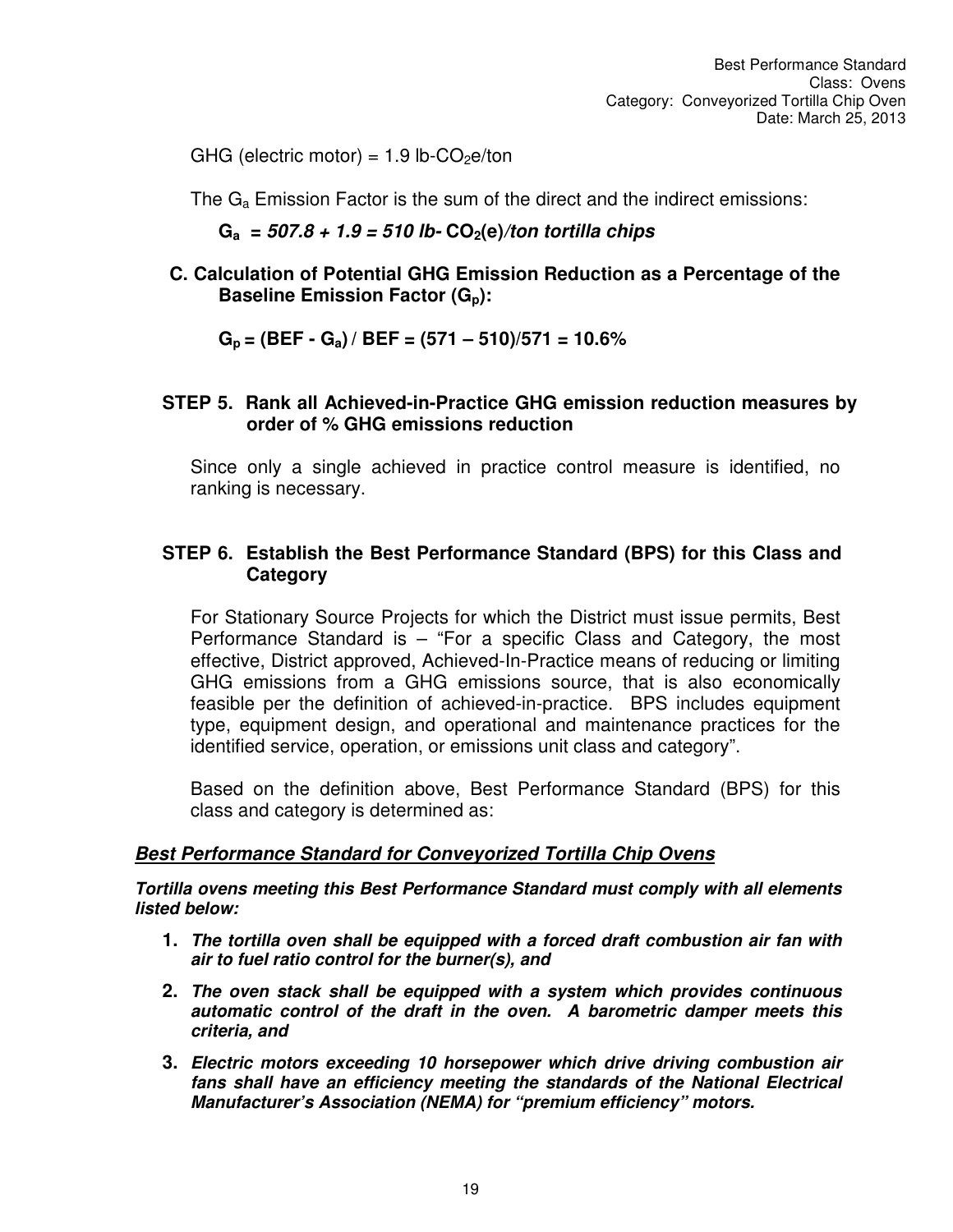## **STEP 7. Eliminate All Other Achieved-in-Practice Options from Consideration as Best Performance Standard**

The following Achieved-in-Practice GHG control measures, identified in Step 4 and ranked in Step 5 are specifically eliminated from consideration as Best Performance Standard since they have GHG control efficiencies which are less than that of the selected Best Performance Standard as stated in Step 6:

No other Achieved-in-Practice options were identified.

## **Vl. Public Participation**

A Draft BPS evaluation was provided for public comment. Public notification was sent on January 24, 2013 to individuals registered with the CCAP list server. The District's notification is attached as Appendix B.

No comments were received during the public notice period.

## **VlI. Appendices**

| Appendix A: | <b>Public Notice of Intent</b> |
|-------------|--------------------------------|
| Appendix B: | <b>Draft BPS Notification</b>  |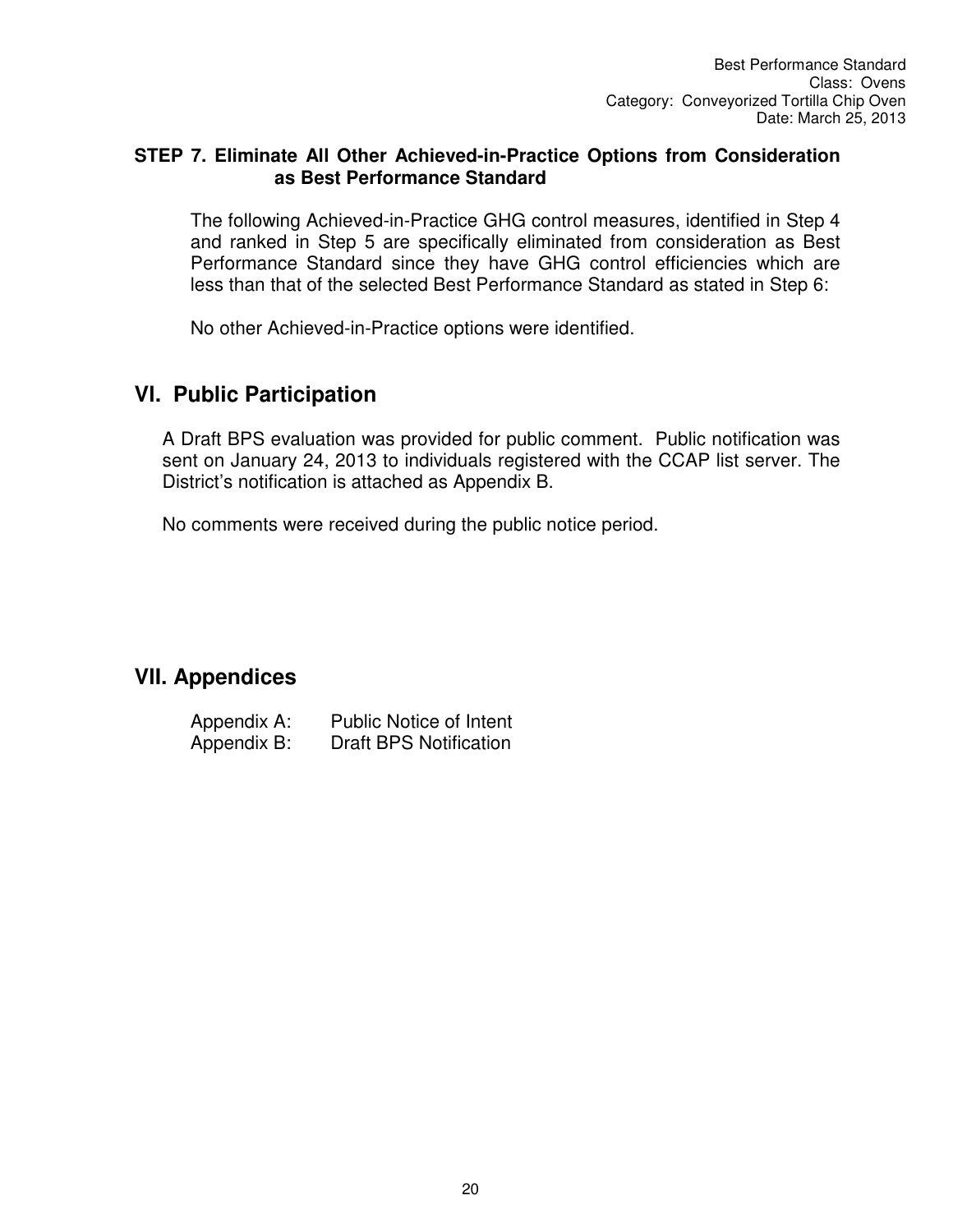**Appendix A Public Notice of Intent**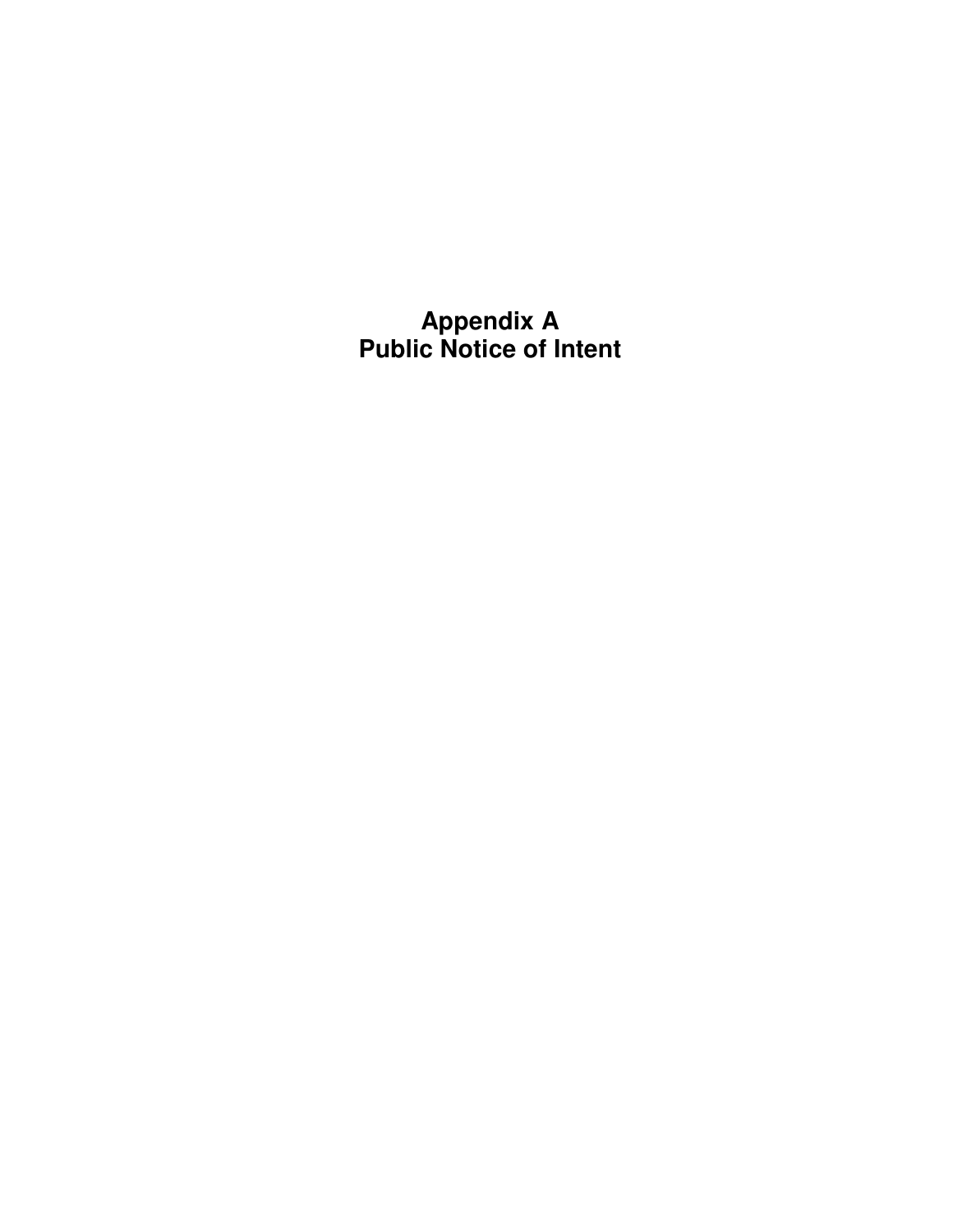



#### **NOTICE OF DEVELOPMENT of Best Performance Standards**

NOTICE IS HEREBY GIVEN that the San Joaquin Valley Air Pollution Control District solicits public comment on development of Best Performance Standards for the following Stationary Source class and category of greenhouse gas emissions:

#### **Tortilla Chip Ovens**

The District is soliciting public input on the following topics for the subject Class and Category of greenhouse gas emission source:

- Recommendations regarding the scope of the proposed Class and Category,
- Recommendations regarding processes or operational activities the District should consider when establishing Baseline Emissions for the subject Class and Category. In this regard, the District seeks to develop an estimate of the average fleet thermal efficiency of units in this class and category operating in the District in during 2002-2004 and,
- Recommendations regarding technologies to be evaluated by the District, when establishing Best Performance Standards (best Achieved-in-Practice GHG emission control) for the subject Class and Category. Based on a preliminary screening, the District is currently considering the following GHG emission control specifications:
	- Heat recovery from the stack
	- Forced draft design
	- High efficiency motors with VFD for combustion air fans

Information regarding development of the proposed Best Performance Standard can be obtained from the District's website at http://www.valleyair.org/Programs/CCAP/bps/BPS idx.htm

Written comments regarding the proposed Best Performance Standard should be addressed to Dennis Roberts by email, dennis.roberts@valleyair.org, or by mail at SJVUAPCD, 1990 East Gettysburg Ave., Fresno, CA 93726 and must be received by January 25, 2013. For additional information, please contact Dennis Roberts at dennis.roberts@valleyair.org or by phone at (559) 230-5919.

Information regarding the District's Climate Action Plan and how to address GHG emissions impacts under CEQA, can be obtained from the District's website by clicking on http://www.vallevair.org/Programs/CCAP/CCAP\_idx.htm.

December 19, 2012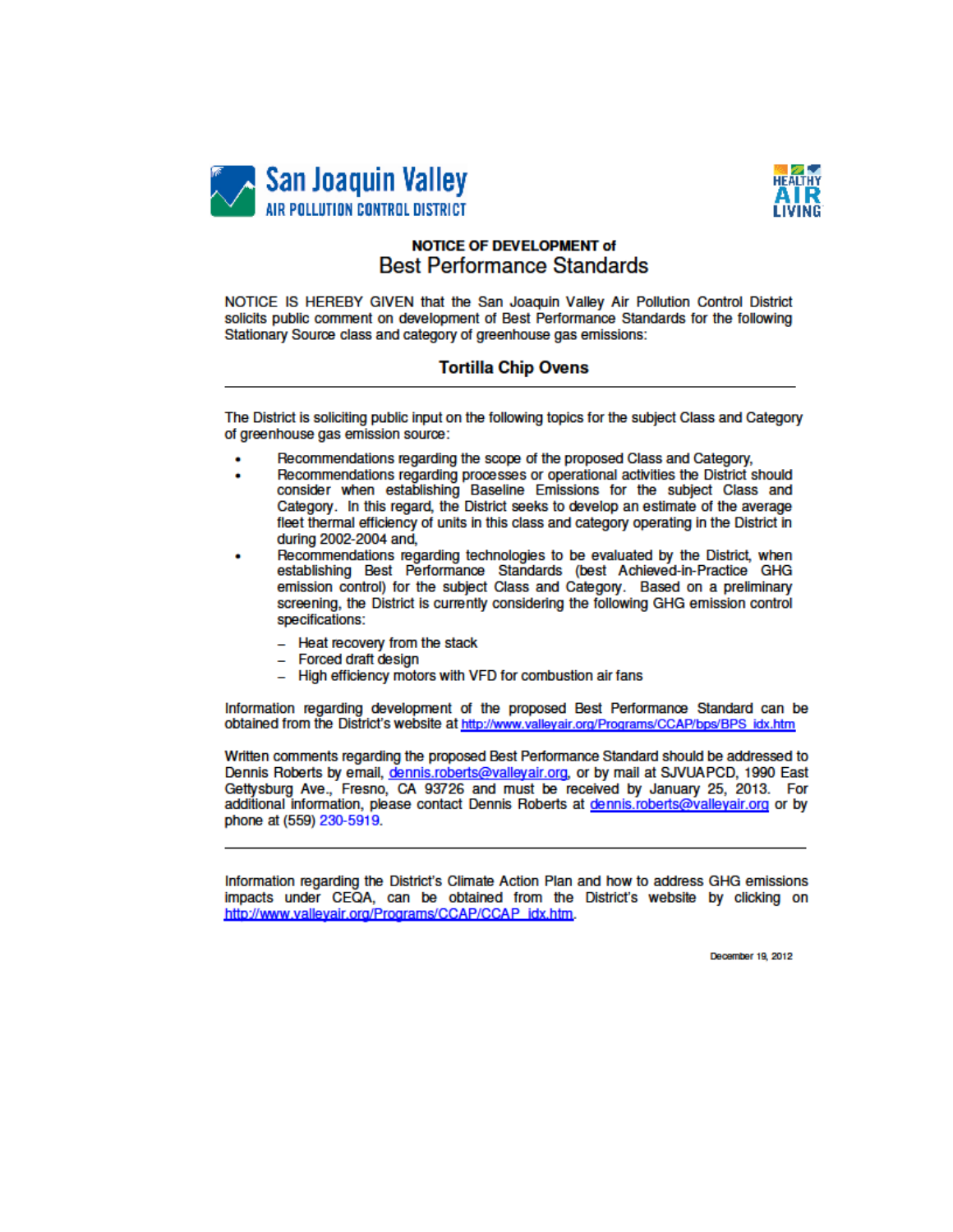**Appendix B Draft BPS Notification**